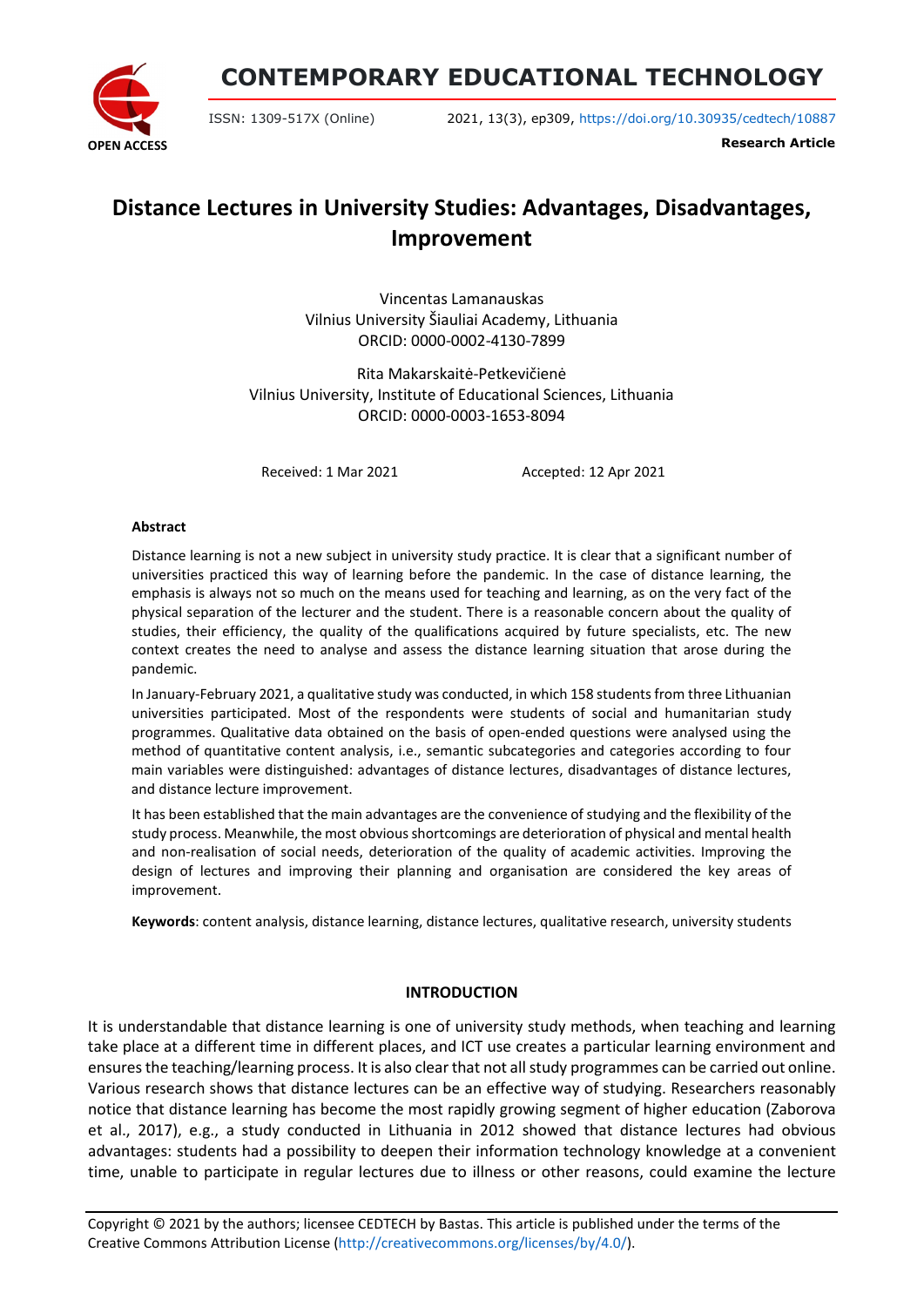material independently, etc. (Stankūnienė, 2012). Researchers accentuate that distance learning is inevitable (Samašonok & Žonych, 2020), however, despite of this it faces a variety of challenges. It is known that distance learning can be carried out applying synchronous, asynchronous, and mixed approaches. It is without doubt that the current level of information communication technologies and their variety and availability, provide many and various distance teaching/learning opportunities. Various previous research studies show that the application of distance teaching technologies increases teaching/learning efficiency (Konariovas, 2014), availability/ accessibility (Navickienė & Vainorytė, 2015), learning to learn competence is improved (Rutkauskienė & Pociūtė, 2006), digital competence (Torres-Gastelu, 2021) and other.

Retrospectively, there are quite a lot of research studies showing negative distance learning aspects as well. The research carried out in the USA showed that the students, attending distance teaching courses, demonstrated significantly weaker motivation for studies than the students attending regular lectures (Qureshi et al., 2002). Borisova et al. (2016) research showed that modern distance teaching methods for students are ineffective, therefore, a special role working with various technologies should be devoted to a lecturer. Australian researchers noticed that country universities are encouraged to carry out distance teaching, however there are critical success factors for this, which are not fully analysed and understood (Wu et al., 2015), besides, students' demographic peculiarities can have influence on distance teaching technology choice. Various newest research studies conducted in different countries demonstrate both positive and negative aspects of the phenomenon. The research carried out in Slovakia showed that distance education was closely related to emotions (and changes in emotions) and personality (Ballova Mikuškova, & Verešova, 2020). The research carried out in Germany showed that teachers were experiencing significantly more stress than working in a usual way (Klapproth et al., 2020). The research conducted in Russia showed that the most frequent barriers in distance teaching were lack of necessary skills to apply computer based online learning systems, the inability to communicate with lecturers and insufficient support for distance learners (Leontyeva, 2018). Likewise, research shows that distance lectures have obvious advantages. A positive effect is observed when performing students' independent work using information technology (Atadjanov, 2020). Various electronic means are used to keep students in touch with teachers, a perfect possibility is provided for students to communicate with each other and so on. According to Sadeghi (2019), opportunities are created for the free distribution of teaching materials during distance learning activities. Finally, the new generation is quite familiar with technologies and therefore, they are not fully satisfied with conventional teaching/learning methods.

It is obvious that the new digital learning environment created by the internet offers a lot of exciting opportunities for distance learning students. As researchers (Brown et al., 2015) note, the life of distance learnersis neither "black" nor "white", a lot of factors developing personal learning experience and providing support for students have to be taken into consideration. It is also understandable that distance learning has obvious advantages and disadvantages, therefore, proper organisation and management of the distance learning process can guarantee the success of such learning.

# **Research Context, Aim, Questions**

However, the global pandemic caused by COVID-19, has fundamentally created different conditions and opportunities. Practically, the global transition to distance learning has become a serious challenge for university lecturers and students. During a relatively short period of time, the content of lectures, practical and laboratory works had to be adapted to online teaching, varioustechnological challenges had to be solved, and high-quality lecturers had to be ensured in the changed conditions. In other words, the pandemic forced all educational institutions to switch to distance learning (Tuychieva et al., 2020), which in turn became a catalyst for some rapid changes in university studies.

This research was conducted in pandemic conditions when the study process in universities was transferred to online format. Lecturers and students were forced to change face-to-face teaching/learning to web-based distance teaching/learning (Louis-Jean & Cenat, 2020). It is obvious, that distance teaching and learning definitely poses some serious challenges. The term "distance lectures" used in the research basically covers all study process - lectures, discussions, seminars, practical works, consultations, and other activities that are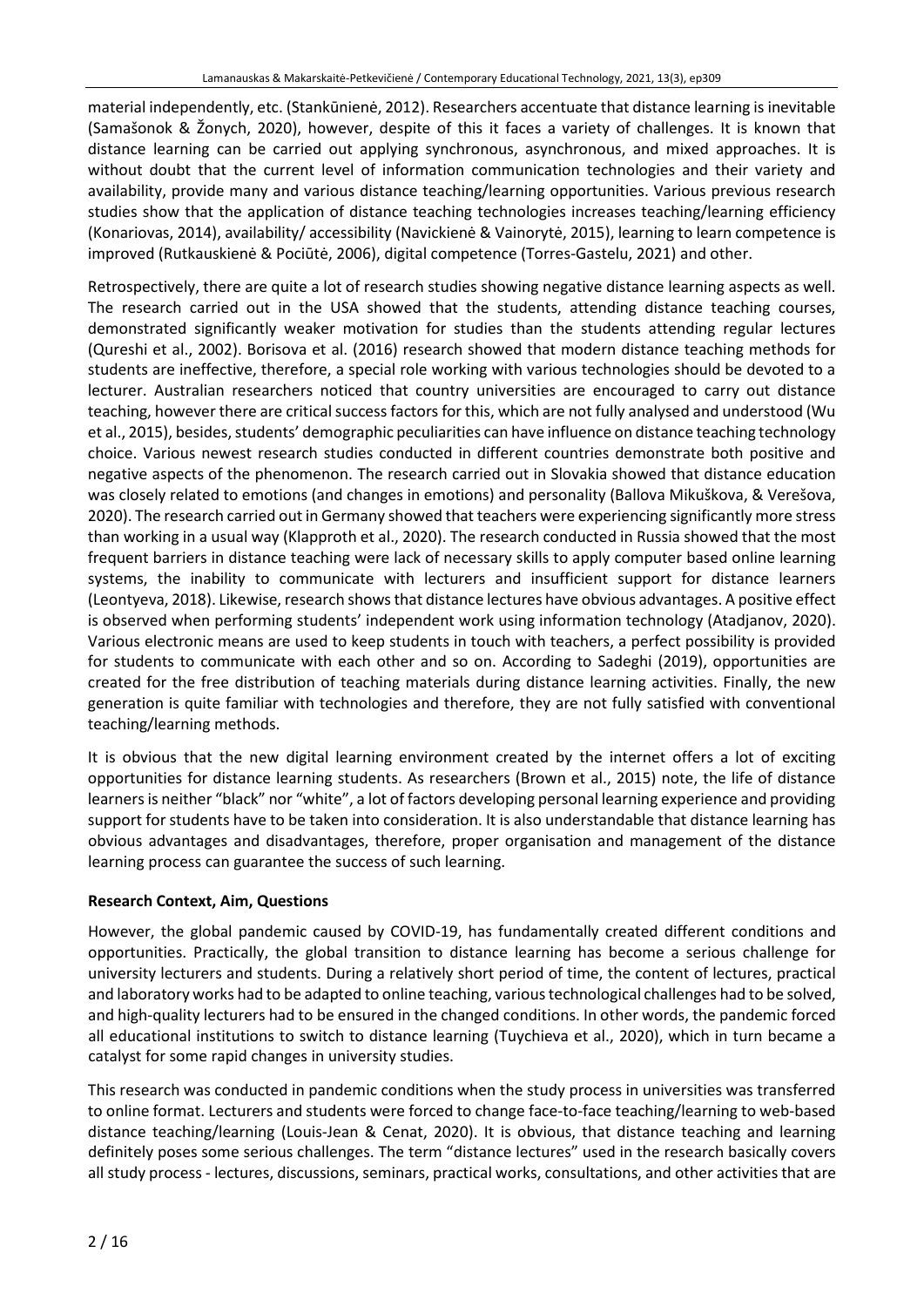conducted online (both synchronously and asynchronously). This is a common term from organisationalmanagement point of view, when we talk about the study process organisation (e.g., the lecture schedule is created, etc.).

Distance learning can be understood as a way, form or strategy of teaching. In general, there is no one universally accepted definition of "distance learning". Distance learning as a phenomenon in world practice has more than one term and even more different definitions (for example, distance teaching would be a more accurate concept, because education usually includes two sides - teaching and learning). For example, in addition to the very common term 'distance learning', other terms are used, such as 'remote learning', 'online learning', 'virtual learning', 'flexible learning', 'correspondence learning', etc. The main and essential common feature of distance teaching/learning is one - the physical separation of lecturer and student in space. Therefore, another essential thing is needed - the use of media and ICT to enable the communication necessary for the study process. The term "distance lectures" is closer to the concept of "organization of the study process at a distance". The universal transition to a different kind of education was not planned in advance by anyone, it is carried out under unusual, extreme conditions (COVID-19 pandemic).

Distance learning, the place and time of which do not usually coincide with the study process, requires special course delivery and teaching methodologies, special communication and information technology skills, techniques and special organizational and administrative preparation.

Conventional (regular) distance learning is based on the student's` independent work at any place and at any time appropriate to the student. Meanwhile, the current research was conducted using a different model. All lectures took place in real time, according to a schedule. The difference was that lecturers and students met on the MS Teams platform rather than in university auditoriums. In this way, it was possible to use questions-answers, discussions or group work (by creating different rooms / channels) and various other methods directly. Students had the opportunity to listen to their friends, oppose them, etc., which would not be possible under conventional distance learning conditions, as students would work in their own mode and perhaps only occasionally meet in forums, etc.

It is obvious that, for those studying natural and technical sciences, distance learning during the pandemic prevented them from doing practical, laboratory work in laboratories, and this undoubtedly affected the quality of studies. And those studying social sciences escaped this difficult situation, for example, students of primary education study programme conducted some inquiry-based practical activities independently at home and presented the research results and evidence of research activities (for example, short videos) to their friends during remote meetings. So, learning from each other, discussing successes and areas for improvement they still had the opportunity.

Another important aspect is the lecturer and student meeting. During regular distance teaching/learning, it is minimal, uncommon, usually in the form of consultations. Under the pandemic conditions, the meetings took place as scheduled, although those meetings moved to the MS Teams platform, but the students heard the lecturer's "live" word, saw him and his friends on the screen, asked the lecturer questions, received answers, and so on.

Thus, the research aim was to ascertain basic distance lecture advantages, disadvantages, improvement possibilities. There are very few studies in Lithuania dealing with these questions. On the other hand, students' preferences and positions in the learning process, their teaching and information processing methods are important trying to achieve quality in the study process (Berkova et al., 2020).

It was sought to answer such research questions:

- What are advantages of distance lectures?
- What are disadvantages of distance lectures?
- What, how and what spheres could be improved?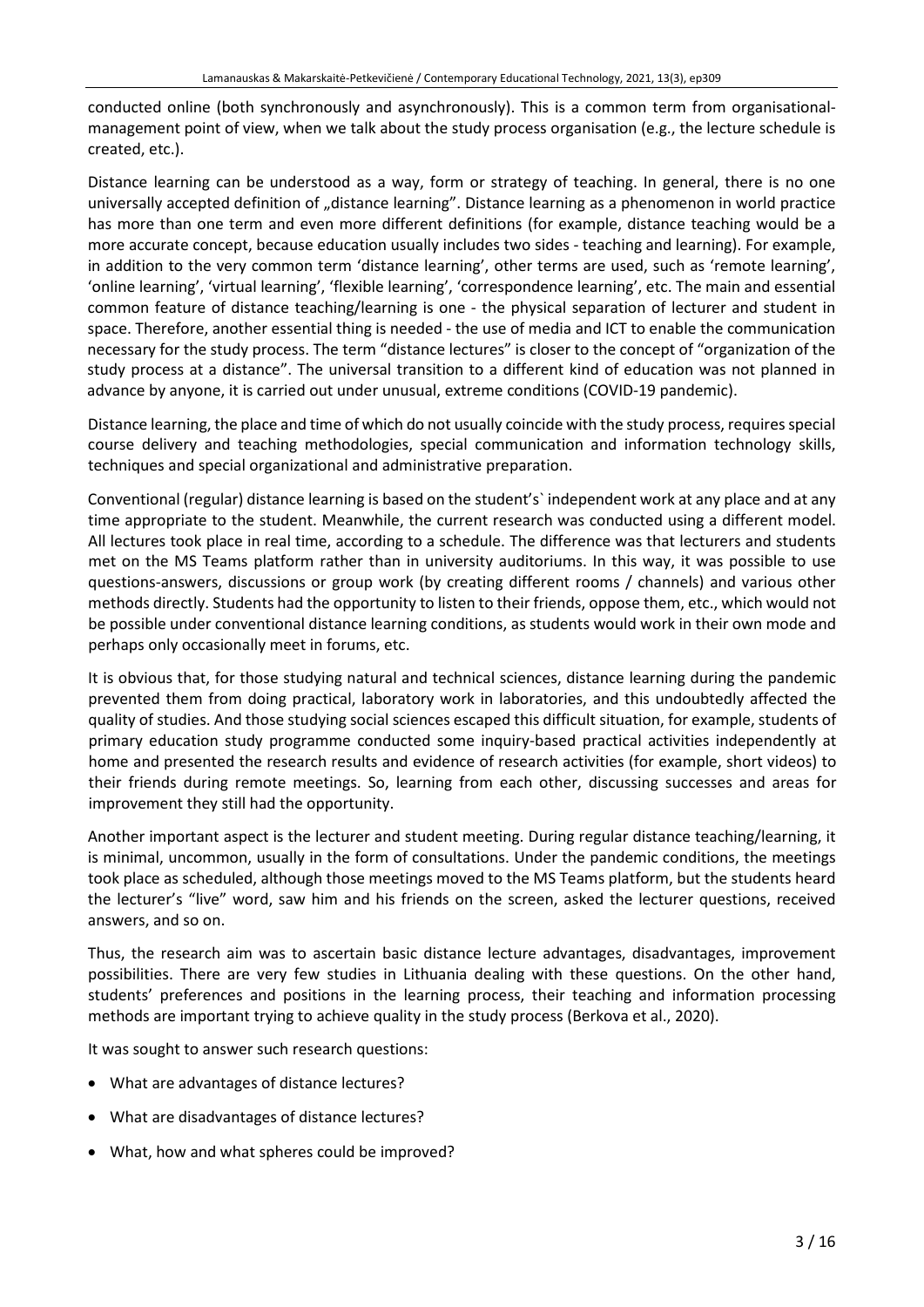#### **RESEARCH METHODOLOGY**

# **General Characteristics**

This qualitative research was carried out in January-February 2021. Such research is specifically recognized as "basic or generic qualitative research" (Merriam, 1998), because it has the essential characteristics of qualitative research. On the other hand, such research creates possibilities to obtain data about the phenomenon being studied or the phenomenon's possible new aspects (Bitinas, 2002). The conducted research is a part of a larger study that is targeting the subjective perceptions of students about online lectures.

# **Research Sample**

The study involved 158 students from three Lithuanian universities. Evaluating Morse's (1994) recommendations, the sample of 30-50 participants is suitable for such kind of research. Assessing the position of Creswell (1998), a range of 20-30 participants is acceptable for qualitative samples. In addition, it was taken into consideration that not many variables were analysed in the study, the analysed population was essentially homogeneous, and such sample size was considered appropriate (Neuman, 1997).

The main demographic information about the respondents is presented in **Table 1**.

|  |  |  | Table 1. Demographic characteristics of the Lithuanian sample (n/%) |  |  |
|--|--|--|---------------------------------------------------------------------|--|--|
|--|--|--|---------------------------------------------------------------------|--|--|

| Gender      | Female             |                |                |           | Male           |                |                |  |
|-------------|--------------------|----------------|----------------|-----------|----------------|----------------|----------------|--|
|             |                    | 151 (95.6)     |                |           |                | 7 (4.4)        |                |  |
| Study level | Bachelor<br>Master |                |                |           |                |                |                |  |
|             | 138 (87.3)         |                |                | 20(12.7)  |                |                |                |  |
| Study year  | <b>B1</b>          | B <sub>2</sub> | B <sub>3</sub> | <b>B4</b> | B <sub>5</sub> | M <sub>1</sub> | M <sub>2</sub> |  |
|             | 13(8.2)            | 56 (35.4)      | 24 (15.2)      | 17 (10.8) | 28(17.7)       | 11(7.0)        | 9(5.7)         |  |

According to the study programmes, the majority of the respondents were the students in the field of social sciences: students from education management (17.1%), primary and pre-school education (38.0%), childhood pedagogy (34.2%) and subject pedagogy, geography, English philology, chemistry study programme students 1.9% each (12 students). The other 5 respondents (0.6% each) represented German, Russian philology, history, maths, physics study programmes.

Due to the fact that it is a small-scale qualitative study, the research sample was formed in incomplete adherence to the principle of randomness. Students from three Lithuanian universities were included in the research sample: Šiauliai university (*n*=50), Klaipėda university (*n*=12), Vilnius university (*n*=96). Thus, the researchers were of the opinion that, in principle, the sample of 158 students surveyed was appropriate, seeking to formulate reasonable conclusions.

The communication of the respondents was by e-mail. The aim of the conducted research was explained to the respondents, and the respondents were informed about the use of the collected information appropriateness. The participation in the research was completely voluntary.

### **Instrument**

The respondents were presented three open questions-tasks:

- Please mention and explain some online lecture advantages comparing them with traditional lectures;
- Please mention and explain some online lecture disadvantages, comparing them with traditional lectures;
- Please give suggestions, how it would be possible to improve online lectures;

The presented questions were prepared exclusively for this research, were analysed separately, and do not form a separate measurement scale.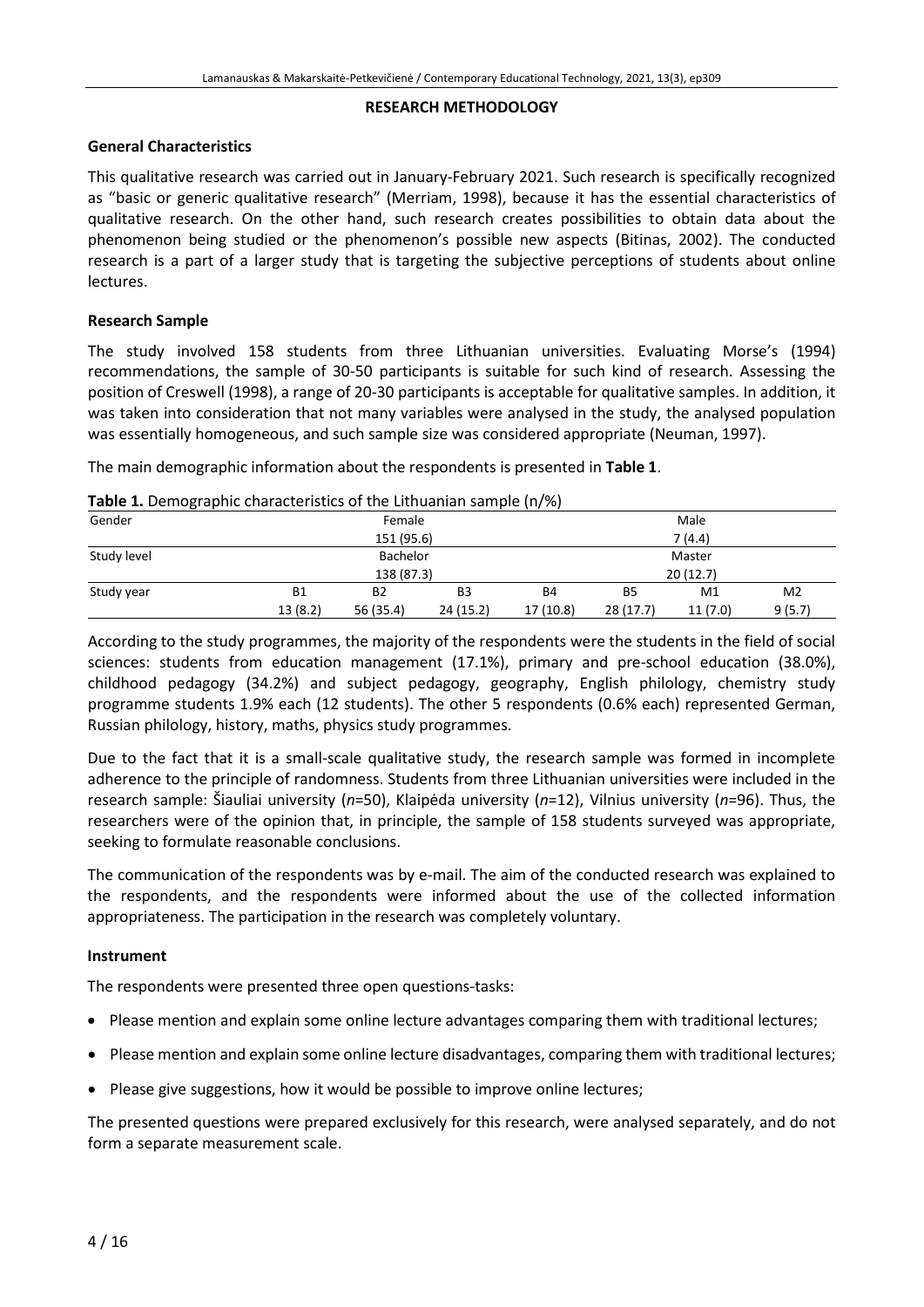The participants had the opportunity to freely express their position on each question in writing. The scope of the answers was not limited, it was requested to rely only on personal experience in distance learning. The researchers took the view that open-ended questions were important because they made it possible to learn unexpected information.

# **Data Analysis**

The obtained research data were expressed in the form of free answers in writing. Later, the collected answers were coded. The researchers sought to find similarities, differences, and interrelationships between the segments of the text and to single out clear semantic units. Thus, the smallest component of the text, semantically different from the others, was considered to be the unit of analysis. In the initial stage, multiple reading of the text was performed. Subsequently, the grouping of the most recurring semantic units (the subdivision of subcategories) was performed. Semantically close subcategories were grouped into categories. Afterwards, the subcategory and category interpretation and substantiation was carried out. The researchers based content analysis on the calculation of features, which were important to the researcher, and which could be summarised. Devi-Prasad (2019) defined content analysis as reducing a large portion of words obtained through qualitative data in order to make meaning of the data.

A quantitative type of content analysis was chosen, where a code system is defined, and the calculation results are presented in the form of tables. It was sought to determine how the analysed phenomenon was perceived /understood by the respondent, reflecting on his/her experience, based on the researcher's presented questions. Assessing the position of Mayring (2002), it can be stated that content analysisis a valid method that allows to draw reliable conclusions, referring to the systematically analysed text (verbal data array). Such approach enables researchers to avoid subjective text interpretation and guarantees the objectivity of the analysis (Guščinskienė, 2002). In the content analysis, the resulting data are analysed in depth to allow for the generation of previously unfamiliar themes and dimensions (Yıldırım & Şimşek, 2011). Before choosing the content analysis method, the researchers made sure that there was enough material for the research and that it was representative. Semantic unit separation and grouping was carried out independently by two researchers seeking in this way to guarantee the objectivity of the analysis. In addition, to ensure reliability, the data were encoded by two different researchers independently and calculated using Miles and Huberman's (1994) "Reliability = (Consensus) / (Consensus + Difference of Opinion) \* 100" formula for consensus or determination of possible differences. A coefficient of coding compatibility between two researchers was.87. In order to achieve a higher objectivity of the analysis, the results of the content analysis were discussed with two experts in the field, university lecturers. In this way, sufficient internal validity was ensured. Experts confirmed that the subcategories and categories identified correspond to the actual situation under study and the data collected, which is related to the accuracy of the study results (Cohen et al., 2000).

### **RESEARCH RESULTS**

It was analysed what online lecture advantages are discerned by students. Four categories were singled out: *The convenience of studying*, *Study process flexibility*, *Satisfaction with the studies* and *Improvement of the competencies*. The results are presented in **Table 2**.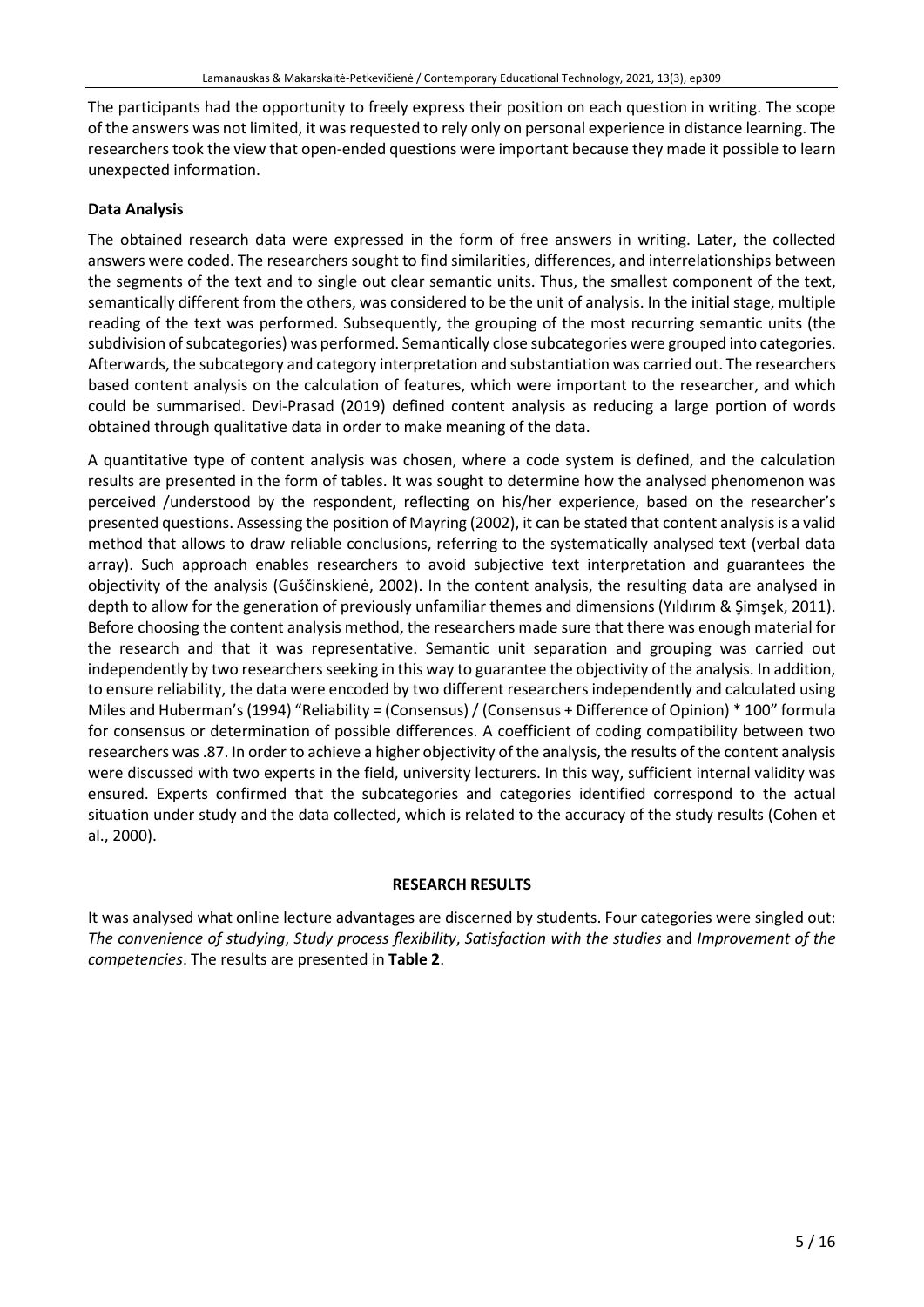|                                   | <b>Table 2.</b> Online lecture advantages N (%)     |                                                                                                                                                                                           |                  |
|-----------------------------------|-----------------------------------------------------|-------------------------------------------------------------------------------------------------------------------------------------------------------------------------------------------|------------------|
| Categories                        | Subcategories                                       | <b>Statements</b>                                                                                                                                                                         | N(%)             |
| The<br>convenience<br>of studying | Combination of work<br>and study<br>77 (27.1)       | Online lectures provide an opportunity to study for the people, who want to<br>save time (due to the tense rhythm of the day) or cannot physically come to<br>lectures                    | 42 (14.9)        |
| 165 (58.1)                        |                                                     | Parallelly can carry out work functions, can participate in lectures, and do<br>another unstrained work                                                                                   | 15(5.3)          |
|                                   |                                                     | One can easier combine work and studies                                                                                                                                                   | 10(3.5)          |
|                                   |                                                     | Online lectures provide students more opportunities to participate in lectures<br>because most students are working people and not always could participate in<br>contact lectures        | 8(2.8)           |
|                                   |                                                     | No need to take learning holidays at work                                                                                                                                                 | 2(0.7)           |
|                                   | Combination of                                      | Possibility to study from any place, where I have computer and internet                                                                                                                   | 26(9.1)          |
|                                   |                                                     | participation in lectures Possibility of "multitasking" when you can do more than one task at a time                                                                                      | 5(1.8)           |
|                                   | with the individual<br>needs                        | It is much easier to combine your personal needs, activities (i.e., one can join the<br>lecture at any place and participate in it, the number of participating in lectures<br>increases) | 3(1.0)           |
|                                   |                                                     | A possibility to participate in lectures both using a computer and a telephone                                                                                                            | 3(1.0)           |
|                                   |                                                     | We can study when we are ill, we do not have to miss lectures due to illness                                                                                                              | 3(1.0)           |
|                                   | <b>Financial savings</b><br>32 (11.3)               | From a financial point of view, it is cheaper, because the journey or a room rent<br>do not cost, other expenses decrease                                                                 | 32(11.3)         |
|                                   | Time planning                                       | It is easier to plan, manage time, stick to the daily routine                                                                                                                             | 12(4.2)          |
|                                   | 16 (5.6)                                            | Online studies allow planning one's own works, work performance time is more<br>exact                                                                                                     | 4(1.4)           |
| flexibility                       | Study process Lecture content<br>availability       | Online lectures can be recorded and listened by students once again, or listened<br>by other people interested in that topic                                                              | 24(8.5)          |
| 50 (17.6)                         | 27 (9.5)                                            | A lot of material for studies in one place, it is comfortable to find and use                                                                                                             | 1(0.4)           |
|                                   |                                                     | All study material is given in the platform, where one can open and read at any<br>time                                                                                                   | 1(0.4)           |
|                                   |                                                     | One can perform particular tasks more quickly - review video records,<br>soundtracks, read given information                                                                              | 1(0.4)           |
|                                   | Lecture organisation                                | Better communication with the lecturer, you are better heard, supported                                                                                                                   | 6(2.1)           |
|                                   | smoothness                                          | Lecturers put more effort preparing for lectures, give different types of activities                                                                                                      | 5(1.8)           |
|                                   | 23(8.1)                                             | Lecture material presentation is more diverse, one can use various apps                                                                                                                   | 3(1.0)           |
|                                   |                                                     | Lecture absenteeism is smaller                                                                                                                                                            | 3(1.0)           |
|                                   |                                                     | Study material acceptability is for a longer time                                                                                                                                         | 2(0.7)           |
|                                   |                                                     | During lectures I can surf the internet looking for extra material                                                                                                                        | 2(0.7)           |
| Satisfaction                      | Physical environment                                | Quick information presentation and distribution and so on.                                                                                                                                | 2(0.7)<br>8(2.8) |
| with the                          | suitability                                         | <b>Bigger comfort</b><br>Physical convenience, avoiding extra mobility, all necessary devices are at hand                                                                                 | 5(1.8)           |
| studies                           | 22 (7.8)                                            | One can choose a comfortable working environment                                                                                                                                          | 4(1.4)           |
| 49 (17.3)                         |                                                     | You can have coffee, tea during lectures, have a snack                                                                                                                                    | 4(1.4)           |
|                                   |                                                     | You can choose the most convenient way of listening, i.e., during lectures you<br>can sit, stand                                                                                          | 1(0.4)           |
|                                   | Reduction of fear and                               | Less stress, related to the environment change, because you stay at home                                                                                                                  | 12(4.2)          |
|                                   | stress                                              | Possibility to more concentrate, less tension                                                                                                                                             | 3(1.0)           |
|                                   | 17 (6.0)                                            | There is no auditorium fear                                                                                                                                                               | 2(0.7)           |
|                                   | Achievement                                         | Easier to learn                                                                                                                                                                           | 5(1.8)           |
|                                   | improvement<br>10 (3.5)                             | Easier to account for various tasks                                                                                                                                                       | 3(1.0)           |
|                                   |                                                     | Easier exams                                                                                                                                                                              | 1(0.4)           |
|                                   | Improvement General didactic ability<br>improvement | During online teaching, better results are achieved                                                                                                                                       | 1(0.4)           |
| of the                            |                                                     | Online studies strengthen the ability to learn independently<br>Possibility to deepen knowledge in various internet platform usage, information                                           | 4(1.4)<br>2(0.7) |
| competencies 10 (3.5)<br>20 (7.0) |                                                     | is found faster<br>Acquaintance with different types of learning tools                                                                                                                    | 2(0.7)           |
|                                   |                                                     | More effective work in groups                                                                                                                                                             | 1(0.4)           |
|                                   |                                                     | One can perform group tasks because most platforms are adapted to this                                                                                                                    | 1(0.4)           |
|                                   | <b>Technological literacy</b><br>improvement        | ICT abilities improve<br>Computer literacy improvement                                                                                                                                    | 6(2.1)<br>4(1.4) |
|                                   | 10 (3.5)                                            |                                                                                                                                                                                           |                  |

*Note*: Totally 284 semantic units were extracted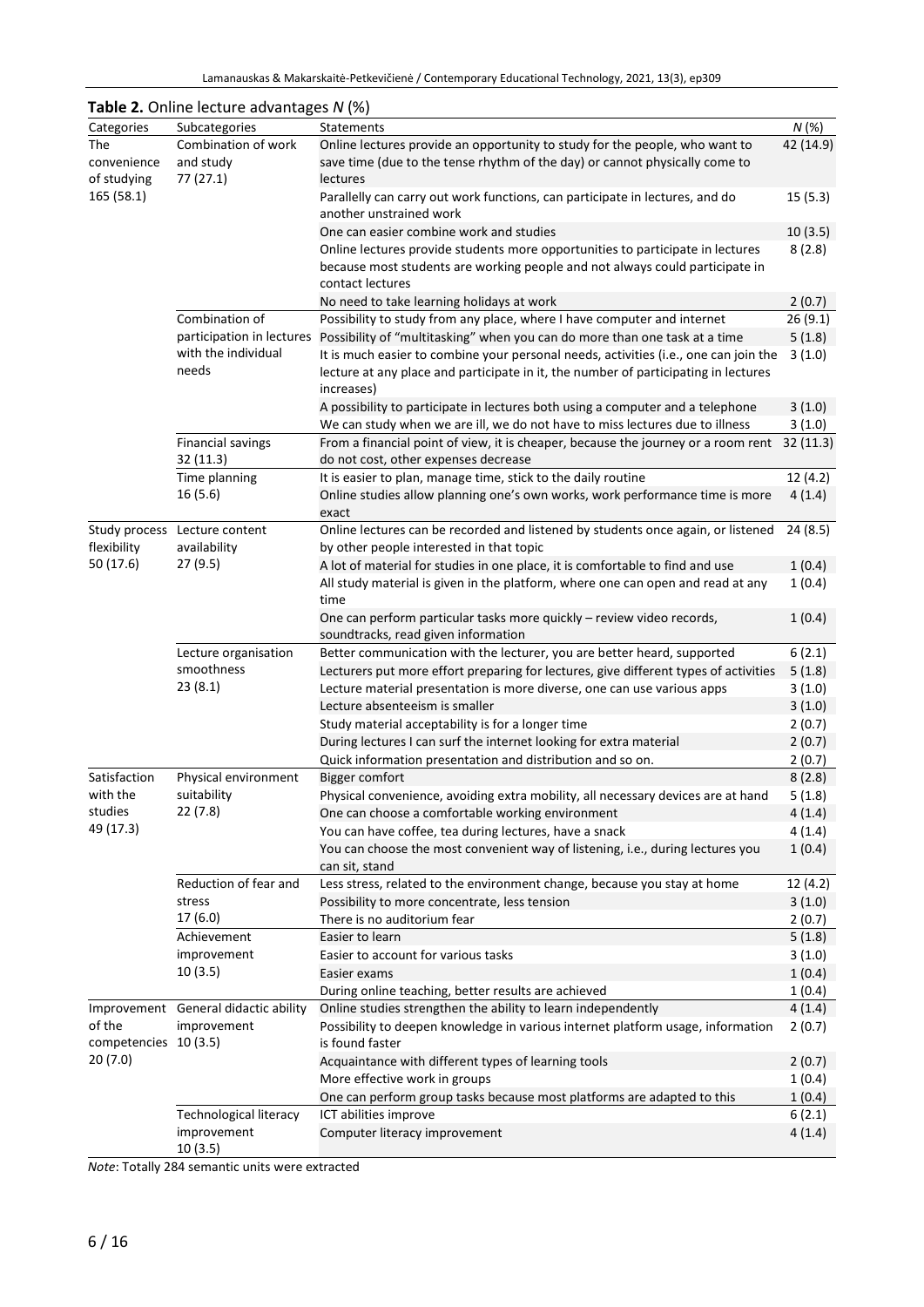In the second table, one can see that the category *The convenience of studying* has the highest weight (58.1%), and *Competence development* - the lowest (7.0%). The statements in the other two categories are fairly evenly distributed (*Study process flexibility* (17.6) and *Satisfaction with the studies* (17.3)).

Online teaching started during the pandemic has become a major advantage forthe studentsseeking *synergy between study and work*. It must be assumed that work during the studies is quite popular because it is evidenced by more than a quarter of all statements received. The work provides students with both financial stability and valuable experience. Maintaining a balance between work and study while studying through contact would be rather complicated. Distance studies - is a very convenient option in this case, so more than a quarter of the significant statements testify about the possibility of combining studies and work.

Applying information communication technologies, the study process becomes accessible to almost everyone and from everywhere, all you need to do is to have a computer or a smartphone. Therefore, it is easy *to combine participation in the lectures with the individual needs.* One-seventh of the statements confirm that students enjoy attending lectures and at the same time being in a different environment, engaging in other subjects. It also does not go unnoticed that even being ill a student can participate in distance studies, which he would not allow in the case of contact activities. On the other hand, distance studies are also superior in that more students participate in lectures.

One-tenth of the statements confirm *financial savings* possibility that occurred as some students returned home and lived with their parents when the pandemic broke out. Therefore, they admit that they have less expenses, they do not have to rent an apartment, do not spend money on transport and so on. A small proportion of the statementsfall into *time planning sub-category*. Students acknowledge thatstudying online they succeed in better time planning, easier making an agenda and sticking to it. So, there are less problems related to the time management.

The second, according to significance, is the category - *Study process flexibility*. With a more flexible study, students more easily respond to their needs, they are more active and more motivated study process participants. Thus, a sudden transition to distance learning also provided an opportunity to better respond to students' needs. Students are impressed by *the availability of lecture content*. They can view lecture recording at any time, find all the necessary information on the platform. It is convenient because everything is in one place. It has to be said that students acknowledge that *organisation of lectures* has become smoother. The statements testify that lecturers more seriously prepare for the lectures, use various apps, look for more diverse ways of conveying information, organise various activities, communicate with students. On the other hand, students are also more active, are less likely to miss the lectures. This allows to make a conclusion that during distance studies, the involvement of the participants in the study process gets better, deeper immersing into the study process.

The third category singled out is - *satisfaction with the studies.* Satisfaction in a general sense is understood as a feeling of happiness. It responds to what the person sought, what expected. As it is known, it is an important factor in evaluating studies. The mentioned category consists of three subcategories, the most significant of which is - *physical environment suitability.* Students like when working remotely they have a comfortable working environment, have necessary tools at hand, if they want, they can sip coffee or tea. *Reduction of fear and stress* - is one more singled out subcategory, which has got - only 6% statements. It turned out that during distance studies auditorium fear is reduced, you can be more focused, therefore, body tension decreases. Also, less stress is experienced because you are staying at home, in a normal environment. *Achievement improvement* - is a small subcategory, containing 3.5% of statements. Several students expressed the opinion that it is easier to study remotely, easier exams, easier to account for various tasks.

Two other not numerous categories as mentioned above *general didactic ability improvement and technological literacy improvement* have been merged into *competence improvement category*. And although not many significant statements this category combines, it has not gone unnoticed that the abilities of learning to learn, work in groups, ICT skills are developed during distance studies, one gets acquainted with various digital tools, platforms.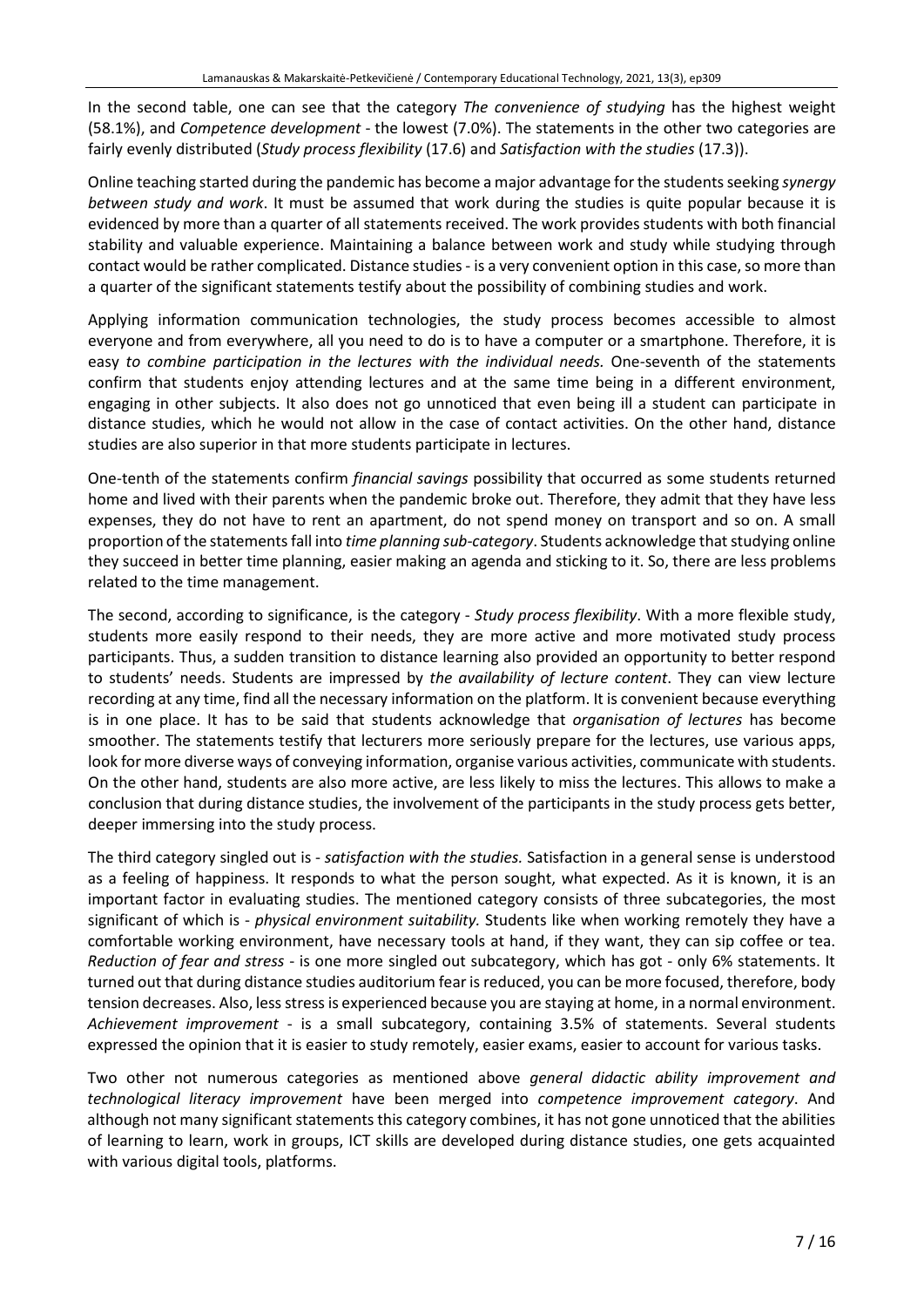| N(%)<br>Subcategories<br>Statements<br>Categories<br>Deterioration of Negative effect on<br>It is difficult to keep attention on the computer screen for a long time, it is<br>32 (10.8)<br>mental health<br>mental and<br>difficult to concentrate<br>physical health<br>56 (18.9)<br>During online lectures, fatigue, tiredness is felt, additional stress appears<br>12 (4.0)<br>82 (27.7)<br>High lecture load per day, per week reduces concentration<br>8(2.7)<br>Dependence on the computer increases<br>4(1.4)<br>Negative effect on<br>12(4.0)<br><b>Physical tiredness</b><br>physical health<br>Eyesight gets worse when looking at computer screen for a long time, eye<br>10(3.4)<br>$N-26(8.8)$<br>strain symptoms occur<br>You have to spend a lot of time at the computer, it's tiring<br>2(0.7)<br>2(0.7)<br>Limited physical activity<br>Non-realisation<br>Lack of<br>Lack of informal, real communication with colleagues<br>24(8.1)<br>of social needs<br>communication<br>There is no communication, or it is limited between lectures, it is impossible to<br>20(6.7)<br>73 (24.7)<br>44 (14.9)<br>make new contacts, friendships<br>Lack of socialisation<br>It is more difficult to make contact with lecturers, course friends<br>10(3.4)<br>29 (9.8)<br>Lack of socialisation<br>8(2.7)<br>8(2.7)<br>Lack of social connection, however, distance studies cannot replace contact<br>Social interaction between students, lecturers and students significantly<br>3(1.0)<br>decreases<br>The effect of side<br>Decline in the<br>It is very easy to deviate from the content of the lecture and immerse yourself<br>14(4.7)<br>involvement in<br>stimuli<br>in side activities<br>19 (6.5)<br>the study<br>5(1.7)<br>Greater chance of distraction than being in an auditorium<br>process<br>5(1.7)<br>Student apathy<br>Lower student participation in online lectures comparing with contact lectures<br>58 (19.6)<br>17(5.7)<br>During distance lectures students are more passive participants than learning<br>5(1.7)<br>in traditional lectures<br>5(1.7)<br>Students are more sluggish than during regular lectures<br>Students are much less likely to engage in discussion on an online platform<br>2(0.7)<br>10(3.4)<br>The increase in<br>High load, too much work to be done<br>learning load<br>The number of individual works is increasing<br>6(2.0)<br>16 (5.4)<br>Deterioration of<br>4(1.4)<br>Lack of motivation, decrease in receiving feedback<br>motivation and<br>Knowledge deteriorates, as distance lectures are less inclusive, dry theory<br>2(0.7)<br>knowledge<br>6(2.0)<br>Deterioration of Limitation of practical There is less group work, discussions, they are limited<br>16(5.4)<br>the quality of<br>activities<br>It is difficult or impossible to carry out practical activities<br>12 (4.0)<br>42 (14.2)<br>academic<br>There are few practical works, very much theory<br>8(2.7)<br>activities<br>We cannot practically try a lot of methods, diversify lectures<br>3(1.0)<br>56 (18.9)<br>Performing team tasks is very complex<br>2(0.7)<br>Poor possibilities for realistic illustration<br>1(0.3)<br>Lack of lecturers'<br>Some lecturers are not able to properly combine theoretical material and<br>4(1.4)<br>competencies<br>practical tasks during the lectures<br>14 (4.7)<br>The "culture"/etiquette of distance teaching/learning is not high<br>4(1.4)<br>Lectures are often boring, there is no live communication<br>3(1.0)<br>Distance lectures often take longer than usual, due to inability to arrange<br>2(0.7)<br>everything or delays due to technical obstacles<br>There are very few individual consultations, or they are not provided at all<br>1(0.3)<br><b>Technical disorders</b><br>Organisational<br>Not always a proper internet connection, various technical disorders<br>20(6.7)<br>technical<br>22(7.4)<br>Exams and assessments sometimes cause bigger stress due to fear and that<br>2(0.7)<br>disorders<br>some technical problems can emerge<br>27(9.1)<br>It is more difficult to create an agenda, especially when you have also to<br>3(1.0)<br>Study and work<br>combination<br>combine distance work<br>difficulties<br>It is very difficult to combine work, studies and family matters<br>2(0.7)<br>5(1.7) |  | <b>Table 3.</b> Offinite recture disadvalitages <i>IV</i> (70) |  |
|------------------------------------------------------------------------------------------------------------------------------------------------------------------------------------------------------------------------------------------------------------------------------------------------------------------------------------------------------------------------------------------------------------------------------------------------------------------------------------------------------------------------------------------------------------------------------------------------------------------------------------------------------------------------------------------------------------------------------------------------------------------------------------------------------------------------------------------------------------------------------------------------------------------------------------------------------------------------------------------------------------------------------------------------------------------------------------------------------------------------------------------------------------------------------------------------------------------------------------------------------------------------------------------------------------------------------------------------------------------------------------------------------------------------------------------------------------------------------------------------------------------------------------------------------------------------------------------------------------------------------------------------------------------------------------------------------------------------------------------------------------------------------------------------------------------------------------------------------------------------------------------------------------------------------------------------------------------------------------------------------------------------------------------------------------------------------------------------------------------------------------------------------------------------------------------------------------------------------------------------------------------------------------------------------------------------------------------------------------------------------------------------------------------------------------------------------------------------------------------------------------------------------------------------------------------------------------------------------------------------------------------------------------------------------------------------------------------------------------------------------------------------------------------------------------------------------------------------------------------------------------------------------------------------------------------------------------------------------------------------------------------------------------------------------------------------------------------------------------------------------------------------------------------------------------------------------------------------------------------------------------------------------------------------------------------------------------------------------------------------------------------------------------------------------------------------------------------------------------------------------------------------------------------------------------------------------------------------------------------------------------------------------------------------------------------------------------------------------------------------------------------------------------------------------------------------------------------------------------------------------------------------------------------------------------------------------------------------------------------------------------------------------------------------------------------------------------------------------------------------------------------------------------------------------------------------------------------------------------------------------------------------------------------------------------------------------|--|----------------------------------------------------------------|--|
|                                                                                                                                                                                                                                                                                                                                                                                                                                                                                                                                                                                                                                                                                                                                                                                                                                                                                                                                                                                                                                                                                                                                                                                                                                                                                                                                                                                                                                                                                                                                                                                                                                                                                                                                                                                                                                                                                                                                                                                                                                                                                                                                                                                                                                                                                                                                                                                                                                                                                                                                                                                                                                                                                                                                                                                                                                                                                                                                                                                                                                                                                                                                                                                                                                                                                                                                                                                                                                                                                                                                                                                                                                                                                                                                                                                                                                                                                                                                                                                                                                                                                                                                                                                                                                                                                                                              |  |                                                                |  |
|                                                                                                                                                                                                                                                                                                                                                                                                                                                                                                                                                                                                                                                                                                                                                                                                                                                                                                                                                                                                                                                                                                                                                                                                                                                                                                                                                                                                                                                                                                                                                                                                                                                                                                                                                                                                                                                                                                                                                                                                                                                                                                                                                                                                                                                                                                                                                                                                                                                                                                                                                                                                                                                                                                                                                                                                                                                                                                                                                                                                                                                                                                                                                                                                                                                                                                                                                                                                                                                                                                                                                                                                                                                                                                                                                                                                                                                                                                                                                                                                                                                                                                                                                                                                                                                                                                                              |  |                                                                |  |
|                                                                                                                                                                                                                                                                                                                                                                                                                                                                                                                                                                                                                                                                                                                                                                                                                                                                                                                                                                                                                                                                                                                                                                                                                                                                                                                                                                                                                                                                                                                                                                                                                                                                                                                                                                                                                                                                                                                                                                                                                                                                                                                                                                                                                                                                                                                                                                                                                                                                                                                                                                                                                                                                                                                                                                                                                                                                                                                                                                                                                                                                                                                                                                                                                                                                                                                                                                                                                                                                                                                                                                                                                                                                                                                                                                                                                                                                                                                                                                                                                                                                                                                                                                                                                                                                                                                              |  |                                                                |  |
|                                                                                                                                                                                                                                                                                                                                                                                                                                                                                                                                                                                                                                                                                                                                                                                                                                                                                                                                                                                                                                                                                                                                                                                                                                                                                                                                                                                                                                                                                                                                                                                                                                                                                                                                                                                                                                                                                                                                                                                                                                                                                                                                                                                                                                                                                                                                                                                                                                                                                                                                                                                                                                                                                                                                                                                                                                                                                                                                                                                                                                                                                                                                                                                                                                                                                                                                                                                                                                                                                                                                                                                                                                                                                                                                                                                                                                                                                                                                                                                                                                                                                                                                                                                                                                                                                                                              |  |                                                                |  |
|                                                                                                                                                                                                                                                                                                                                                                                                                                                                                                                                                                                                                                                                                                                                                                                                                                                                                                                                                                                                                                                                                                                                                                                                                                                                                                                                                                                                                                                                                                                                                                                                                                                                                                                                                                                                                                                                                                                                                                                                                                                                                                                                                                                                                                                                                                                                                                                                                                                                                                                                                                                                                                                                                                                                                                                                                                                                                                                                                                                                                                                                                                                                                                                                                                                                                                                                                                                                                                                                                                                                                                                                                                                                                                                                                                                                                                                                                                                                                                                                                                                                                                                                                                                                                                                                                                                              |  |                                                                |  |
|                                                                                                                                                                                                                                                                                                                                                                                                                                                                                                                                                                                                                                                                                                                                                                                                                                                                                                                                                                                                                                                                                                                                                                                                                                                                                                                                                                                                                                                                                                                                                                                                                                                                                                                                                                                                                                                                                                                                                                                                                                                                                                                                                                                                                                                                                                                                                                                                                                                                                                                                                                                                                                                                                                                                                                                                                                                                                                                                                                                                                                                                                                                                                                                                                                                                                                                                                                                                                                                                                                                                                                                                                                                                                                                                                                                                                                                                                                                                                                                                                                                                                                                                                                                                                                                                                                                              |  |                                                                |  |
|                                                                                                                                                                                                                                                                                                                                                                                                                                                                                                                                                                                                                                                                                                                                                                                                                                                                                                                                                                                                                                                                                                                                                                                                                                                                                                                                                                                                                                                                                                                                                                                                                                                                                                                                                                                                                                                                                                                                                                                                                                                                                                                                                                                                                                                                                                                                                                                                                                                                                                                                                                                                                                                                                                                                                                                                                                                                                                                                                                                                                                                                                                                                                                                                                                                                                                                                                                                                                                                                                                                                                                                                                                                                                                                                                                                                                                                                                                                                                                                                                                                                                                                                                                                                                                                                                                                              |  |                                                                |  |
|                                                                                                                                                                                                                                                                                                                                                                                                                                                                                                                                                                                                                                                                                                                                                                                                                                                                                                                                                                                                                                                                                                                                                                                                                                                                                                                                                                                                                                                                                                                                                                                                                                                                                                                                                                                                                                                                                                                                                                                                                                                                                                                                                                                                                                                                                                                                                                                                                                                                                                                                                                                                                                                                                                                                                                                                                                                                                                                                                                                                                                                                                                                                                                                                                                                                                                                                                                                                                                                                                                                                                                                                                                                                                                                                                                                                                                                                                                                                                                                                                                                                                                                                                                                                                                                                                                                              |  |                                                                |  |
|                                                                                                                                                                                                                                                                                                                                                                                                                                                                                                                                                                                                                                                                                                                                                                                                                                                                                                                                                                                                                                                                                                                                                                                                                                                                                                                                                                                                                                                                                                                                                                                                                                                                                                                                                                                                                                                                                                                                                                                                                                                                                                                                                                                                                                                                                                                                                                                                                                                                                                                                                                                                                                                                                                                                                                                                                                                                                                                                                                                                                                                                                                                                                                                                                                                                                                                                                                                                                                                                                                                                                                                                                                                                                                                                                                                                                                                                                                                                                                                                                                                                                                                                                                                                                                                                                                                              |  |                                                                |  |
|                                                                                                                                                                                                                                                                                                                                                                                                                                                                                                                                                                                                                                                                                                                                                                                                                                                                                                                                                                                                                                                                                                                                                                                                                                                                                                                                                                                                                                                                                                                                                                                                                                                                                                                                                                                                                                                                                                                                                                                                                                                                                                                                                                                                                                                                                                                                                                                                                                                                                                                                                                                                                                                                                                                                                                                                                                                                                                                                                                                                                                                                                                                                                                                                                                                                                                                                                                                                                                                                                                                                                                                                                                                                                                                                                                                                                                                                                                                                                                                                                                                                                                                                                                                                                                                                                                                              |  |                                                                |  |
|                                                                                                                                                                                                                                                                                                                                                                                                                                                                                                                                                                                                                                                                                                                                                                                                                                                                                                                                                                                                                                                                                                                                                                                                                                                                                                                                                                                                                                                                                                                                                                                                                                                                                                                                                                                                                                                                                                                                                                                                                                                                                                                                                                                                                                                                                                                                                                                                                                                                                                                                                                                                                                                                                                                                                                                                                                                                                                                                                                                                                                                                                                                                                                                                                                                                                                                                                                                                                                                                                                                                                                                                                                                                                                                                                                                                                                                                                                                                                                                                                                                                                                                                                                                                                                                                                                                              |  |                                                                |  |
|                                                                                                                                                                                                                                                                                                                                                                                                                                                                                                                                                                                                                                                                                                                                                                                                                                                                                                                                                                                                                                                                                                                                                                                                                                                                                                                                                                                                                                                                                                                                                                                                                                                                                                                                                                                                                                                                                                                                                                                                                                                                                                                                                                                                                                                                                                                                                                                                                                                                                                                                                                                                                                                                                                                                                                                                                                                                                                                                                                                                                                                                                                                                                                                                                                                                                                                                                                                                                                                                                                                                                                                                                                                                                                                                                                                                                                                                                                                                                                                                                                                                                                                                                                                                                                                                                                                              |  |                                                                |  |
|                                                                                                                                                                                                                                                                                                                                                                                                                                                                                                                                                                                                                                                                                                                                                                                                                                                                                                                                                                                                                                                                                                                                                                                                                                                                                                                                                                                                                                                                                                                                                                                                                                                                                                                                                                                                                                                                                                                                                                                                                                                                                                                                                                                                                                                                                                                                                                                                                                                                                                                                                                                                                                                                                                                                                                                                                                                                                                                                                                                                                                                                                                                                                                                                                                                                                                                                                                                                                                                                                                                                                                                                                                                                                                                                                                                                                                                                                                                                                                                                                                                                                                                                                                                                                                                                                                                              |  |                                                                |  |
|                                                                                                                                                                                                                                                                                                                                                                                                                                                                                                                                                                                                                                                                                                                                                                                                                                                                                                                                                                                                                                                                                                                                                                                                                                                                                                                                                                                                                                                                                                                                                                                                                                                                                                                                                                                                                                                                                                                                                                                                                                                                                                                                                                                                                                                                                                                                                                                                                                                                                                                                                                                                                                                                                                                                                                                                                                                                                                                                                                                                                                                                                                                                                                                                                                                                                                                                                                                                                                                                                                                                                                                                                                                                                                                                                                                                                                                                                                                                                                                                                                                                                                                                                                                                                                                                                                                              |  |                                                                |  |
|                                                                                                                                                                                                                                                                                                                                                                                                                                                                                                                                                                                                                                                                                                                                                                                                                                                                                                                                                                                                                                                                                                                                                                                                                                                                                                                                                                                                                                                                                                                                                                                                                                                                                                                                                                                                                                                                                                                                                                                                                                                                                                                                                                                                                                                                                                                                                                                                                                                                                                                                                                                                                                                                                                                                                                                                                                                                                                                                                                                                                                                                                                                                                                                                                                                                                                                                                                                                                                                                                                                                                                                                                                                                                                                                                                                                                                                                                                                                                                                                                                                                                                                                                                                                                                                                                                                              |  |                                                                |  |
|                                                                                                                                                                                                                                                                                                                                                                                                                                                                                                                                                                                                                                                                                                                                                                                                                                                                                                                                                                                                                                                                                                                                                                                                                                                                                                                                                                                                                                                                                                                                                                                                                                                                                                                                                                                                                                                                                                                                                                                                                                                                                                                                                                                                                                                                                                                                                                                                                                                                                                                                                                                                                                                                                                                                                                                                                                                                                                                                                                                                                                                                                                                                                                                                                                                                                                                                                                                                                                                                                                                                                                                                                                                                                                                                                                                                                                                                                                                                                                                                                                                                                                                                                                                                                                                                                                                              |  |                                                                |  |
|                                                                                                                                                                                                                                                                                                                                                                                                                                                                                                                                                                                                                                                                                                                                                                                                                                                                                                                                                                                                                                                                                                                                                                                                                                                                                                                                                                                                                                                                                                                                                                                                                                                                                                                                                                                                                                                                                                                                                                                                                                                                                                                                                                                                                                                                                                                                                                                                                                                                                                                                                                                                                                                                                                                                                                                                                                                                                                                                                                                                                                                                                                                                                                                                                                                                                                                                                                                                                                                                                                                                                                                                                                                                                                                                                                                                                                                                                                                                                                                                                                                                                                                                                                                                                                                                                                                              |  |                                                                |  |
|                                                                                                                                                                                                                                                                                                                                                                                                                                                                                                                                                                                                                                                                                                                                                                                                                                                                                                                                                                                                                                                                                                                                                                                                                                                                                                                                                                                                                                                                                                                                                                                                                                                                                                                                                                                                                                                                                                                                                                                                                                                                                                                                                                                                                                                                                                                                                                                                                                                                                                                                                                                                                                                                                                                                                                                                                                                                                                                                                                                                                                                                                                                                                                                                                                                                                                                                                                                                                                                                                                                                                                                                                                                                                                                                                                                                                                                                                                                                                                                                                                                                                                                                                                                                                                                                                                                              |  |                                                                |  |
|                                                                                                                                                                                                                                                                                                                                                                                                                                                                                                                                                                                                                                                                                                                                                                                                                                                                                                                                                                                                                                                                                                                                                                                                                                                                                                                                                                                                                                                                                                                                                                                                                                                                                                                                                                                                                                                                                                                                                                                                                                                                                                                                                                                                                                                                                                                                                                                                                                                                                                                                                                                                                                                                                                                                                                                                                                                                                                                                                                                                                                                                                                                                                                                                                                                                                                                                                                                                                                                                                                                                                                                                                                                                                                                                                                                                                                                                                                                                                                                                                                                                                                                                                                                                                                                                                                                              |  |                                                                |  |
|                                                                                                                                                                                                                                                                                                                                                                                                                                                                                                                                                                                                                                                                                                                                                                                                                                                                                                                                                                                                                                                                                                                                                                                                                                                                                                                                                                                                                                                                                                                                                                                                                                                                                                                                                                                                                                                                                                                                                                                                                                                                                                                                                                                                                                                                                                                                                                                                                                                                                                                                                                                                                                                                                                                                                                                                                                                                                                                                                                                                                                                                                                                                                                                                                                                                                                                                                                                                                                                                                                                                                                                                                                                                                                                                                                                                                                                                                                                                                                                                                                                                                                                                                                                                                                                                                                                              |  |                                                                |  |
|                                                                                                                                                                                                                                                                                                                                                                                                                                                                                                                                                                                                                                                                                                                                                                                                                                                                                                                                                                                                                                                                                                                                                                                                                                                                                                                                                                                                                                                                                                                                                                                                                                                                                                                                                                                                                                                                                                                                                                                                                                                                                                                                                                                                                                                                                                                                                                                                                                                                                                                                                                                                                                                                                                                                                                                                                                                                                                                                                                                                                                                                                                                                                                                                                                                                                                                                                                                                                                                                                                                                                                                                                                                                                                                                                                                                                                                                                                                                                                                                                                                                                                                                                                                                                                                                                                                              |  |                                                                |  |
|                                                                                                                                                                                                                                                                                                                                                                                                                                                                                                                                                                                                                                                                                                                                                                                                                                                                                                                                                                                                                                                                                                                                                                                                                                                                                                                                                                                                                                                                                                                                                                                                                                                                                                                                                                                                                                                                                                                                                                                                                                                                                                                                                                                                                                                                                                                                                                                                                                                                                                                                                                                                                                                                                                                                                                                                                                                                                                                                                                                                                                                                                                                                                                                                                                                                                                                                                                                                                                                                                                                                                                                                                                                                                                                                                                                                                                                                                                                                                                                                                                                                                                                                                                                                                                                                                                                              |  |                                                                |  |
|                                                                                                                                                                                                                                                                                                                                                                                                                                                                                                                                                                                                                                                                                                                                                                                                                                                                                                                                                                                                                                                                                                                                                                                                                                                                                                                                                                                                                                                                                                                                                                                                                                                                                                                                                                                                                                                                                                                                                                                                                                                                                                                                                                                                                                                                                                                                                                                                                                                                                                                                                                                                                                                                                                                                                                                                                                                                                                                                                                                                                                                                                                                                                                                                                                                                                                                                                                                                                                                                                                                                                                                                                                                                                                                                                                                                                                                                                                                                                                                                                                                                                                                                                                                                                                                                                                                              |  |                                                                |  |
|                                                                                                                                                                                                                                                                                                                                                                                                                                                                                                                                                                                                                                                                                                                                                                                                                                                                                                                                                                                                                                                                                                                                                                                                                                                                                                                                                                                                                                                                                                                                                                                                                                                                                                                                                                                                                                                                                                                                                                                                                                                                                                                                                                                                                                                                                                                                                                                                                                                                                                                                                                                                                                                                                                                                                                                                                                                                                                                                                                                                                                                                                                                                                                                                                                                                                                                                                                                                                                                                                                                                                                                                                                                                                                                                                                                                                                                                                                                                                                                                                                                                                                                                                                                                                                                                                                                              |  |                                                                |  |
|                                                                                                                                                                                                                                                                                                                                                                                                                                                                                                                                                                                                                                                                                                                                                                                                                                                                                                                                                                                                                                                                                                                                                                                                                                                                                                                                                                                                                                                                                                                                                                                                                                                                                                                                                                                                                                                                                                                                                                                                                                                                                                                                                                                                                                                                                                                                                                                                                                                                                                                                                                                                                                                                                                                                                                                                                                                                                                                                                                                                                                                                                                                                                                                                                                                                                                                                                                                                                                                                                                                                                                                                                                                                                                                                                                                                                                                                                                                                                                                                                                                                                                                                                                                                                                                                                                                              |  |                                                                |  |
|                                                                                                                                                                                                                                                                                                                                                                                                                                                                                                                                                                                                                                                                                                                                                                                                                                                                                                                                                                                                                                                                                                                                                                                                                                                                                                                                                                                                                                                                                                                                                                                                                                                                                                                                                                                                                                                                                                                                                                                                                                                                                                                                                                                                                                                                                                                                                                                                                                                                                                                                                                                                                                                                                                                                                                                                                                                                                                                                                                                                                                                                                                                                                                                                                                                                                                                                                                                                                                                                                                                                                                                                                                                                                                                                                                                                                                                                                                                                                                                                                                                                                                                                                                                                                                                                                                                              |  |                                                                |  |
|                                                                                                                                                                                                                                                                                                                                                                                                                                                                                                                                                                                                                                                                                                                                                                                                                                                                                                                                                                                                                                                                                                                                                                                                                                                                                                                                                                                                                                                                                                                                                                                                                                                                                                                                                                                                                                                                                                                                                                                                                                                                                                                                                                                                                                                                                                                                                                                                                                                                                                                                                                                                                                                                                                                                                                                                                                                                                                                                                                                                                                                                                                                                                                                                                                                                                                                                                                                                                                                                                                                                                                                                                                                                                                                                                                                                                                                                                                                                                                                                                                                                                                                                                                                                                                                                                                                              |  |                                                                |  |
|                                                                                                                                                                                                                                                                                                                                                                                                                                                                                                                                                                                                                                                                                                                                                                                                                                                                                                                                                                                                                                                                                                                                                                                                                                                                                                                                                                                                                                                                                                                                                                                                                                                                                                                                                                                                                                                                                                                                                                                                                                                                                                                                                                                                                                                                                                                                                                                                                                                                                                                                                                                                                                                                                                                                                                                                                                                                                                                                                                                                                                                                                                                                                                                                                                                                                                                                                                                                                                                                                                                                                                                                                                                                                                                                                                                                                                                                                                                                                                                                                                                                                                                                                                                                                                                                                                                              |  |                                                                |  |
|                                                                                                                                                                                                                                                                                                                                                                                                                                                                                                                                                                                                                                                                                                                                                                                                                                                                                                                                                                                                                                                                                                                                                                                                                                                                                                                                                                                                                                                                                                                                                                                                                                                                                                                                                                                                                                                                                                                                                                                                                                                                                                                                                                                                                                                                                                                                                                                                                                                                                                                                                                                                                                                                                                                                                                                                                                                                                                                                                                                                                                                                                                                                                                                                                                                                                                                                                                                                                                                                                                                                                                                                                                                                                                                                                                                                                                                                                                                                                                                                                                                                                                                                                                                                                                                                                                                              |  |                                                                |  |
|                                                                                                                                                                                                                                                                                                                                                                                                                                                                                                                                                                                                                                                                                                                                                                                                                                                                                                                                                                                                                                                                                                                                                                                                                                                                                                                                                                                                                                                                                                                                                                                                                                                                                                                                                                                                                                                                                                                                                                                                                                                                                                                                                                                                                                                                                                                                                                                                                                                                                                                                                                                                                                                                                                                                                                                                                                                                                                                                                                                                                                                                                                                                                                                                                                                                                                                                                                                                                                                                                                                                                                                                                                                                                                                                                                                                                                                                                                                                                                                                                                                                                                                                                                                                                                                                                                                              |  |                                                                |  |
|                                                                                                                                                                                                                                                                                                                                                                                                                                                                                                                                                                                                                                                                                                                                                                                                                                                                                                                                                                                                                                                                                                                                                                                                                                                                                                                                                                                                                                                                                                                                                                                                                                                                                                                                                                                                                                                                                                                                                                                                                                                                                                                                                                                                                                                                                                                                                                                                                                                                                                                                                                                                                                                                                                                                                                                                                                                                                                                                                                                                                                                                                                                                                                                                                                                                                                                                                                                                                                                                                                                                                                                                                                                                                                                                                                                                                                                                                                                                                                                                                                                                                                                                                                                                                                                                                                                              |  |                                                                |  |
|                                                                                                                                                                                                                                                                                                                                                                                                                                                                                                                                                                                                                                                                                                                                                                                                                                                                                                                                                                                                                                                                                                                                                                                                                                                                                                                                                                                                                                                                                                                                                                                                                                                                                                                                                                                                                                                                                                                                                                                                                                                                                                                                                                                                                                                                                                                                                                                                                                                                                                                                                                                                                                                                                                                                                                                                                                                                                                                                                                                                                                                                                                                                                                                                                                                                                                                                                                                                                                                                                                                                                                                                                                                                                                                                                                                                                                                                                                                                                                                                                                                                                                                                                                                                                                                                                                                              |  |                                                                |  |
|                                                                                                                                                                                                                                                                                                                                                                                                                                                                                                                                                                                                                                                                                                                                                                                                                                                                                                                                                                                                                                                                                                                                                                                                                                                                                                                                                                                                                                                                                                                                                                                                                                                                                                                                                                                                                                                                                                                                                                                                                                                                                                                                                                                                                                                                                                                                                                                                                                                                                                                                                                                                                                                                                                                                                                                                                                                                                                                                                                                                                                                                                                                                                                                                                                                                                                                                                                                                                                                                                                                                                                                                                                                                                                                                                                                                                                                                                                                                                                                                                                                                                                                                                                                                                                                                                                                              |  |                                                                |  |
|                                                                                                                                                                                                                                                                                                                                                                                                                                                                                                                                                                                                                                                                                                                                                                                                                                                                                                                                                                                                                                                                                                                                                                                                                                                                                                                                                                                                                                                                                                                                                                                                                                                                                                                                                                                                                                                                                                                                                                                                                                                                                                                                                                                                                                                                                                                                                                                                                                                                                                                                                                                                                                                                                                                                                                                                                                                                                                                                                                                                                                                                                                                                                                                                                                                                                                                                                                                                                                                                                                                                                                                                                                                                                                                                                                                                                                                                                                                                                                                                                                                                                                                                                                                                                                                                                                                              |  |                                                                |  |
|                                                                                                                                                                                                                                                                                                                                                                                                                                                                                                                                                                                                                                                                                                                                                                                                                                                                                                                                                                                                                                                                                                                                                                                                                                                                                                                                                                                                                                                                                                                                                                                                                                                                                                                                                                                                                                                                                                                                                                                                                                                                                                                                                                                                                                                                                                                                                                                                                                                                                                                                                                                                                                                                                                                                                                                                                                                                                                                                                                                                                                                                                                                                                                                                                                                                                                                                                                                                                                                                                                                                                                                                                                                                                                                                                                                                                                                                                                                                                                                                                                                                                                                                                                                                                                                                                                                              |  |                                                                |  |
|                                                                                                                                                                                                                                                                                                                                                                                                                                                                                                                                                                                                                                                                                                                                                                                                                                                                                                                                                                                                                                                                                                                                                                                                                                                                                                                                                                                                                                                                                                                                                                                                                                                                                                                                                                                                                                                                                                                                                                                                                                                                                                                                                                                                                                                                                                                                                                                                                                                                                                                                                                                                                                                                                                                                                                                                                                                                                                                                                                                                                                                                                                                                                                                                                                                                                                                                                                                                                                                                                                                                                                                                                                                                                                                                                                                                                                                                                                                                                                                                                                                                                                                                                                                                                                                                                                                              |  |                                                                |  |
|                                                                                                                                                                                                                                                                                                                                                                                                                                                                                                                                                                                                                                                                                                                                                                                                                                                                                                                                                                                                                                                                                                                                                                                                                                                                                                                                                                                                                                                                                                                                                                                                                                                                                                                                                                                                                                                                                                                                                                                                                                                                                                                                                                                                                                                                                                                                                                                                                                                                                                                                                                                                                                                                                                                                                                                                                                                                                                                                                                                                                                                                                                                                                                                                                                                                                                                                                                                                                                                                                                                                                                                                                                                                                                                                                                                                                                                                                                                                                                                                                                                                                                                                                                                                                                                                                                                              |  |                                                                |  |
|                                                                                                                                                                                                                                                                                                                                                                                                                                                                                                                                                                                                                                                                                                                                                                                                                                                                                                                                                                                                                                                                                                                                                                                                                                                                                                                                                                                                                                                                                                                                                                                                                                                                                                                                                                                                                                                                                                                                                                                                                                                                                                                                                                                                                                                                                                                                                                                                                                                                                                                                                                                                                                                                                                                                                                                                                                                                                                                                                                                                                                                                                                                                                                                                                                                                                                                                                                                                                                                                                                                                                                                                                                                                                                                                                                                                                                                                                                                                                                                                                                                                                                                                                                                                                                                                                                                              |  |                                                                |  |
|                                                                                                                                                                                                                                                                                                                                                                                                                                                                                                                                                                                                                                                                                                                                                                                                                                                                                                                                                                                                                                                                                                                                                                                                                                                                                                                                                                                                                                                                                                                                                                                                                                                                                                                                                                                                                                                                                                                                                                                                                                                                                                                                                                                                                                                                                                                                                                                                                                                                                                                                                                                                                                                                                                                                                                                                                                                                                                                                                                                                                                                                                                                                                                                                                                                                                                                                                                                                                                                                                                                                                                                                                                                                                                                                                                                                                                                                                                                                                                                                                                                                                                                                                                                                                                                                                                                              |  |                                                                |  |
|                                                                                                                                                                                                                                                                                                                                                                                                                                                                                                                                                                                                                                                                                                                                                                                                                                                                                                                                                                                                                                                                                                                                                                                                                                                                                                                                                                                                                                                                                                                                                                                                                                                                                                                                                                                                                                                                                                                                                                                                                                                                                                                                                                                                                                                                                                                                                                                                                                                                                                                                                                                                                                                                                                                                                                                                                                                                                                                                                                                                                                                                                                                                                                                                                                                                                                                                                                                                                                                                                                                                                                                                                                                                                                                                                                                                                                                                                                                                                                                                                                                                                                                                                                                                                                                                                                                              |  |                                                                |  |
|                                                                                                                                                                                                                                                                                                                                                                                                                                                                                                                                                                                                                                                                                                                                                                                                                                                                                                                                                                                                                                                                                                                                                                                                                                                                                                                                                                                                                                                                                                                                                                                                                                                                                                                                                                                                                                                                                                                                                                                                                                                                                                                                                                                                                                                                                                                                                                                                                                                                                                                                                                                                                                                                                                                                                                                                                                                                                                                                                                                                                                                                                                                                                                                                                                                                                                                                                                                                                                                                                                                                                                                                                                                                                                                                                                                                                                                                                                                                                                                                                                                                                                                                                                                                                                                                                                                              |  |                                                                |  |
|                                                                                                                                                                                                                                                                                                                                                                                                                                                                                                                                                                                                                                                                                                                                                                                                                                                                                                                                                                                                                                                                                                                                                                                                                                                                                                                                                                                                                                                                                                                                                                                                                                                                                                                                                                                                                                                                                                                                                                                                                                                                                                                                                                                                                                                                                                                                                                                                                                                                                                                                                                                                                                                                                                                                                                                                                                                                                                                                                                                                                                                                                                                                                                                                                                                                                                                                                                                                                                                                                                                                                                                                                                                                                                                                                                                                                                                                                                                                                                                                                                                                                                                                                                                                                                                                                                                              |  |                                                                |  |
|                                                                                                                                                                                                                                                                                                                                                                                                                                                                                                                                                                                                                                                                                                                                                                                                                                                                                                                                                                                                                                                                                                                                                                                                                                                                                                                                                                                                                                                                                                                                                                                                                                                                                                                                                                                                                                                                                                                                                                                                                                                                                                                                                                                                                                                                                                                                                                                                                                                                                                                                                                                                                                                                                                                                                                                                                                                                                                                                                                                                                                                                                                                                                                                                                                                                                                                                                                                                                                                                                                                                                                                                                                                                                                                                                                                                                                                                                                                                                                                                                                                                                                                                                                                                                                                                                                                              |  |                                                                |  |
|                                                                                                                                                                                                                                                                                                                                                                                                                                                                                                                                                                                                                                                                                                                                                                                                                                                                                                                                                                                                                                                                                                                                                                                                                                                                                                                                                                                                                                                                                                                                                                                                                                                                                                                                                                                                                                                                                                                                                                                                                                                                                                                                                                                                                                                                                                                                                                                                                                                                                                                                                                                                                                                                                                                                                                                                                                                                                                                                                                                                                                                                                                                                                                                                                                                                                                                                                                                                                                                                                                                                                                                                                                                                                                                                                                                                                                                                                                                                                                                                                                                                                                                                                                                                                                                                                                                              |  |                                                                |  |
|                                                                                                                                                                                                                                                                                                                                                                                                                                                                                                                                                                                                                                                                                                                                                                                                                                                                                                                                                                                                                                                                                                                                                                                                                                                                                                                                                                                                                                                                                                                                                                                                                                                                                                                                                                                                                                                                                                                                                                                                                                                                                                                                                                                                                                                                                                                                                                                                                                                                                                                                                                                                                                                                                                                                                                                                                                                                                                                                                                                                                                                                                                                                                                                                                                                                                                                                                                                                                                                                                                                                                                                                                                                                                                                                                                                                                                                                                                                                                                                                                                                                                                                                                                                                                                                                                                                              |  |                                                                |  |
|                                                                                                                                                                                                                                                                                                                                                                                                                                                                                                                                                                                                                                                                                                                                                                                                                                                                                                                                                                                                                                                                                                                                                                                                                                                                                                                                                                                                                                                                                                                                                                                                                                                                                                                                                                                                                                                                                                                                                                                                                                                                                                                                                                                                                                                                                                                                                                                                                                                                                                                                                                                                                                                                                                                                                                                                                                                                                                                                                                                                                                                                                                                                                                                                                                                                                                                                                                                                                                                                                                                                                                                                                                                                                                                                                                                                                                                                                                                                                                                                                                                                                                                                                                                                                                                                                                                              |  |                                                                |  |
|                                                                                                                                                                                                                                                                                                                                                                                                                                                                                                                                                                                                                                                                                                                                                                                                                                                                                                                                                                                                                                                                                                                                                                                                                                                                                                                                                                                                                                                                                                                                                                                                                                                                                                                                                                                                                                                                                                                                                                                                                                                                                                                                                                                                                                                                                                                                                                                                                                                                                                                                                                                                                                                                                                                                                                                                                                                                                                                                                                                                                                                                                                                                                                                                                                                                                                                                                                                                                                                                                                                                                                                                                                                                                                                                                                                                                                                                                                                                                                                                                                                                                                                                                                                                                                                                                                                              |  |                                                                |  |
|                                                                                                                                                                                                                                                                                                                                                                                                                                                                                                                                                                                                                                                                                                                                                                                                                                                                                                                                                                                                                                                                                                                                                                                                                                                                                                                                                                                                                                                                                                                                                                                                                                                                                                                                                                                                                                                                                                                                                                                                                                                                                                                                                                                                                                                                                                                                                                                                                                                                                                                                                                                                                                                                                                                                                                                                                                                                                                                                                                                                                                                                                                                                                                                                                                                                                                                                                                                                                                                                                                                                                                                                                                                                                                                                                                                                                                                                                                                                                                                                                                                                                                                                                                                                                                                                                                                              |  |                                                                |  |
|                                                                                                                                                                                                                                                                                                                                                                                                                                                                                                                                                                                                                                                                                                                                                                                                                                                                                                                                                                                                                                                                                                                                                                                                                                                                                                                                                                                                                                                                                                                                                                                                                                                                                                                                                                                                                                                                                                                                                                                                                                                                                                                                                                                                                                                                                                                                                                                                                                                                                                                                                                                                                                                                                                                                                                                                                                                                                                                                                                                                                                                                                                                                                                                                                                                                                                                                                                                                                                                                                                                                                                                                                                                                                                                                                                                                                                                                                                                                                                                                                                                                                                                                                                                                                                                                                                                              |  |                                                                |  |
|                                                                                                                                                                                                                                                                                                                                                                                                                                                                                                                                                                                                                                                                                                                                                                                                                                                                                                                                                                                                                                                                                                                                                                                                                                                                                                                                                                                                                                                                                                                                                                                                                                                                                                                                                                                                                                                                                                                                                                                                                                                                                                                                                                                                                                                                                                                                                                                                                                                                                                                                                                                                                                                                                                                                                                                                                                                                                                                                                                                                                                                                                                                                                                                                                                                                                                                                                                                                                                                                                                                                                                                                                                                                                                                                                                                                                                                                                                                                                                                                                                                                                                                                                                                                                                                                                                                              |  |                                                                |  |
|                                                                                                                                                                                                                                                                                                                                                                                                                                                                                                                                                                                                                                                                                                                                                                                                                                                                                                                                                                                                                                                                                                                                                                                                                                                                                                                                                                                                                                                                                                                                                                                                                                                                                                                                                                                                                                                                                                                                                                                                                                                                                                                                                                                                                                                                                                                                                                                                                                                                                                                                                                                                                                                                                                                                                                                                                                                                                                                                                                                                                                                                                                                                                                                                                                                                                                                                                                                                                                                                                                                                                                                                                                                                                                                                                                                                                                                                                                                                                                                                                                                                                                                                                                                                                                                                                                                              |  |                                                                |  |
|                                                                                                                                                                                                                                                                                                                                                                                                                                                                                                                                                                                                                                                                                                                                                                                                                                                                                                                                                                                                                                                                                                                                                                                                                                                                                                                                                                                                                                                                                                                                                                                                                                                                                                                                                                                                                                                                                                                                                                                                                                                                                                                                                                                                                                                                                                                                                                                                                                                                                                                                                                                                                                                                                                                                                                                                                                                                                                                                                                                                                                                                                                                                                                                                                                                                                                                                                                                                                                                                                                                                                                                                                                                                                                                                                                                                                                                                                                                                                                                                                                                                                                                                                                                                                                                                                                                              |  |                                                                |  |
|                                                                                                                                                                                                                                                                                                                                                                                                                                                                                                                                                                                                                                                                                                                                                                                                                                                                                                                                                                                                                                                                                                                                                                                                                                                                                                                                                                                                                                                                                                                                                                                                                                                                                                                                                                                                                                                                                                                                                                                                                                                                                                                                                                                                                                                                                                                                                                                                                                                                                                                                                                                                                                                                                                                                                                                                                                                                                                                                                                                                                                                                                                                                                                                                                                                                                                                                                                                                                                                                                                                                                                                                                                                                                                                                                                                                                                                                                                                                                                                                                                                                                                                                                                                                                                                                                                                              |  |                                                                |  |
|                                                                                                                                                                                                                                                                                                                                                                                                                                                                                                                                                                                                                                                                                                                                                                                                                                                                                                                                                                                                                                                                                                                                                                                                                                                                                                                                                                                                                                                                                                                                                                                                                                                                                                                                                                                                                                                                                                                                                                                                                                                                                                                                                                                                                                                                                                                                                                                                                                                                                                                                                                                                                                                                                                                                                                                                                                                                                                                                                                                                                                                                                                                                                                                                                                                                                                                                                                                                                                                                                                                                                                                                                                                                                                                                                                                                                                                                                                                                                                                                                                                                                                                                                                                                                                                                                                                              |  |                                                                |  |

**Table 3.** Online lecture disadvantages *N* (%)

*Note*: Totally 296 semantic units were extracted

Online lecture disadvantages perceived by students were also analysed. On the basis of semantic analysis, five subcategories were extracted: *Deterioration in mental and physical health*, *Non-realisation of social needs*, *Decline in the involvement in the study process*, *Deterioration of the quality of academic activities,* and *Organisational-technical disorders*. The results are presented in **Table 3**.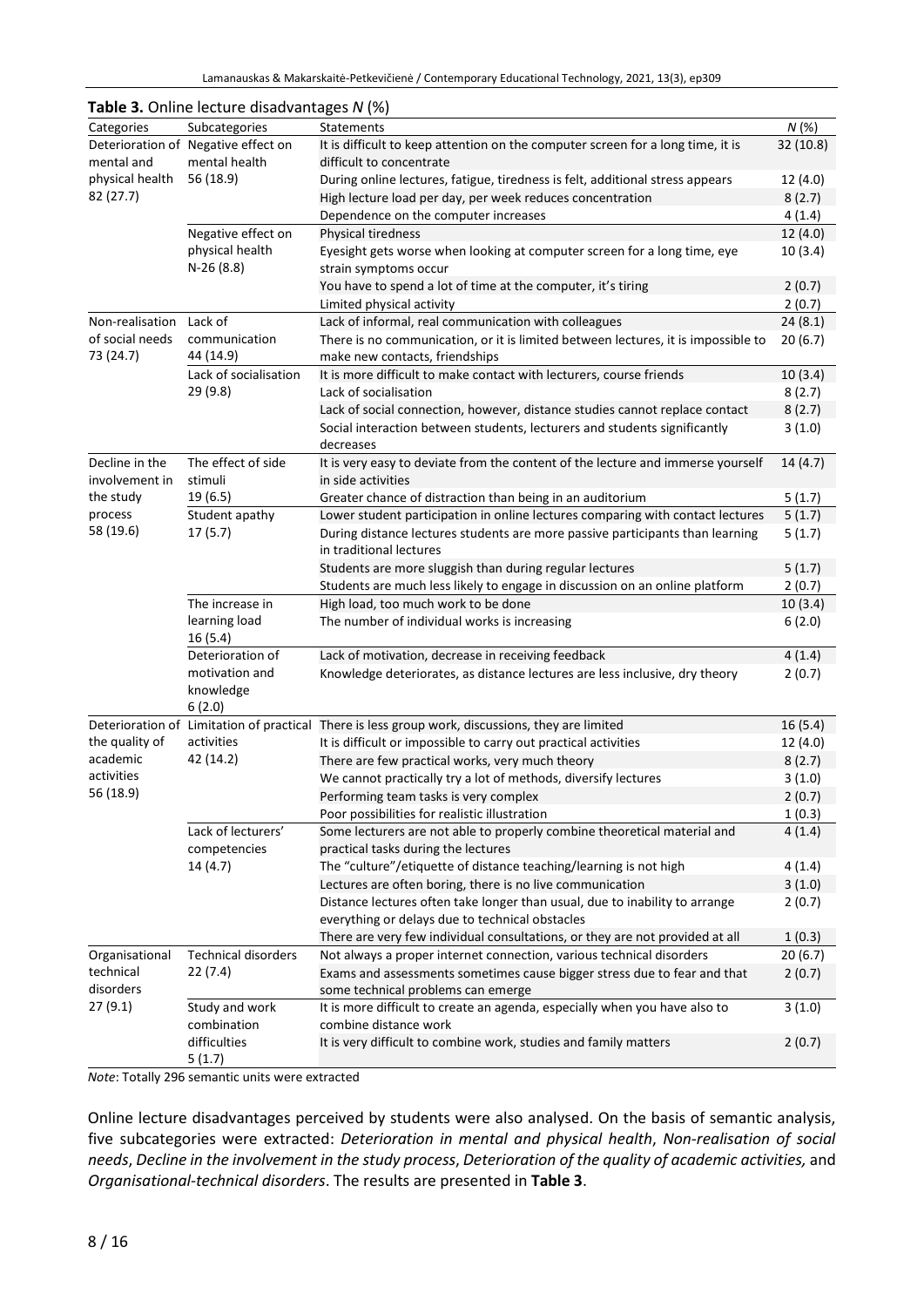In **Table 3**, one can see that there is no single clearly predominant category, except for the one with the lowest weight - *Organisational-technical disorders* (9.1%). The categories *Deterioration of physical and mental health* (27.7%) and *Non-realisation of social needs* (24.7%) have the largest weight. These categories account for more than half of all statements, the other two categories are almost equal in terms of significance: *Deterioration in the involvement in the study process* (19.6) and *Deterioration of the quality of academic activities* (18.9%).

As it is known, more than in a quarter of statements was mentioned *Deterioration of mental and physical health*. If we analyse which health - mental or physical - students complain more about, we would see that the *negative effects of distance learning on mental health* were twice as common*.* Students name increasing fatigue, exhaustion, poorer concentration of attention, appearing stress, and so on. *Negative effect on physical health* manifests itself through the decreased physical activity, physical fatigue, excessive strain on the eyes.

Students participating in the research express their thoughts on *unrealised social needs.* Young people experience *lack of communication* (there is lack of communication with colleagues, exchange of opinions, etc.). They acknowledge that distance learning makes it difficult to make friends and make new contacts. The other subcategory includes statements about *lack of socialisation.* Students notice a decrease in social interaction with both lecturers and students. Without direct communication, part of social interaction means, it is understandable, no longer play their role. No opportunity was left to observe the other people's behaviour, learn to adapt, complement each other and so on.

About one-fifth of the statements indicate *decline in the involvement in the study process*. The statements related to this category are divided into four subcategories. One of them- *the effect of side stimuli*. The identified statements justify the possibility to deviate from the study process, the examined content, and to engage in less significant activities. A slightly smaller proportion of statements is attributed to *student apathy*. They show that students in distance lectures are more passive, more sluggish than in contact lectures. The reasons for this shortcoming may be a little deeper. During the pandemic, no active leisure time is left for students, the environment interests less and less, and over a longer period of time, passiveness, apathy can be passed on to the study process. Of course, it is not very good if due to these reasons, also suffers the student's ability to work. The other subcategory - *the increase in learning load* shows that the number of independent work tasks, which have to be performed in virtual environment, has increased for students. The fourth subcategory - *deterioration of motivation and knowledge* - does not have many statements, however, it is also worth discussion. Students see a threat to their knowledge. Without sufficient feedback, dry theory dominating, it is difficult not to lose motivation to learn.

Speaking about the *deterioration of the quality of academic activities,* two subcategories were distinguished. The first - *limitations of practical activities.* It combinesthe statements about the decrease of practical works, or that they cannot be performed under distance learning conditions. Also, it is regretful that theoretical discussions occupied the place of practical activities. A lack of discussions and teamwork is mentioned, and a lack of visual aids in the activities. The latter subcategory is three times bigger by her statements than the second one - *lack of lecturers' competencies.* Students notice that lecturers do not try to combine theory with practice, activities are boring, non-engaging, sometimes take longer. They lack live communication and individual consultations.

Less than one tenth of statements covers the fifth category - *organisational - technical disorders.* From the subcategory of *technical problems* equipment, internet hindrances are mentioned and rising fears that technologies work well during the assignments and exams. The subcategory that is of minor significance *study and work combination difficulties* covers the statements, in which students speak openly about problems arising combining distance work, distance studies, and family matters.

The positions of the respondents regarding the possibilities of improving distance lectures were analysed. Four main categories were extracted: *Planning and organisation improvement*, *Lecture design improvement*, *Communication skill improvement*, *Study process management improvement*. The results are presented **Table 4**.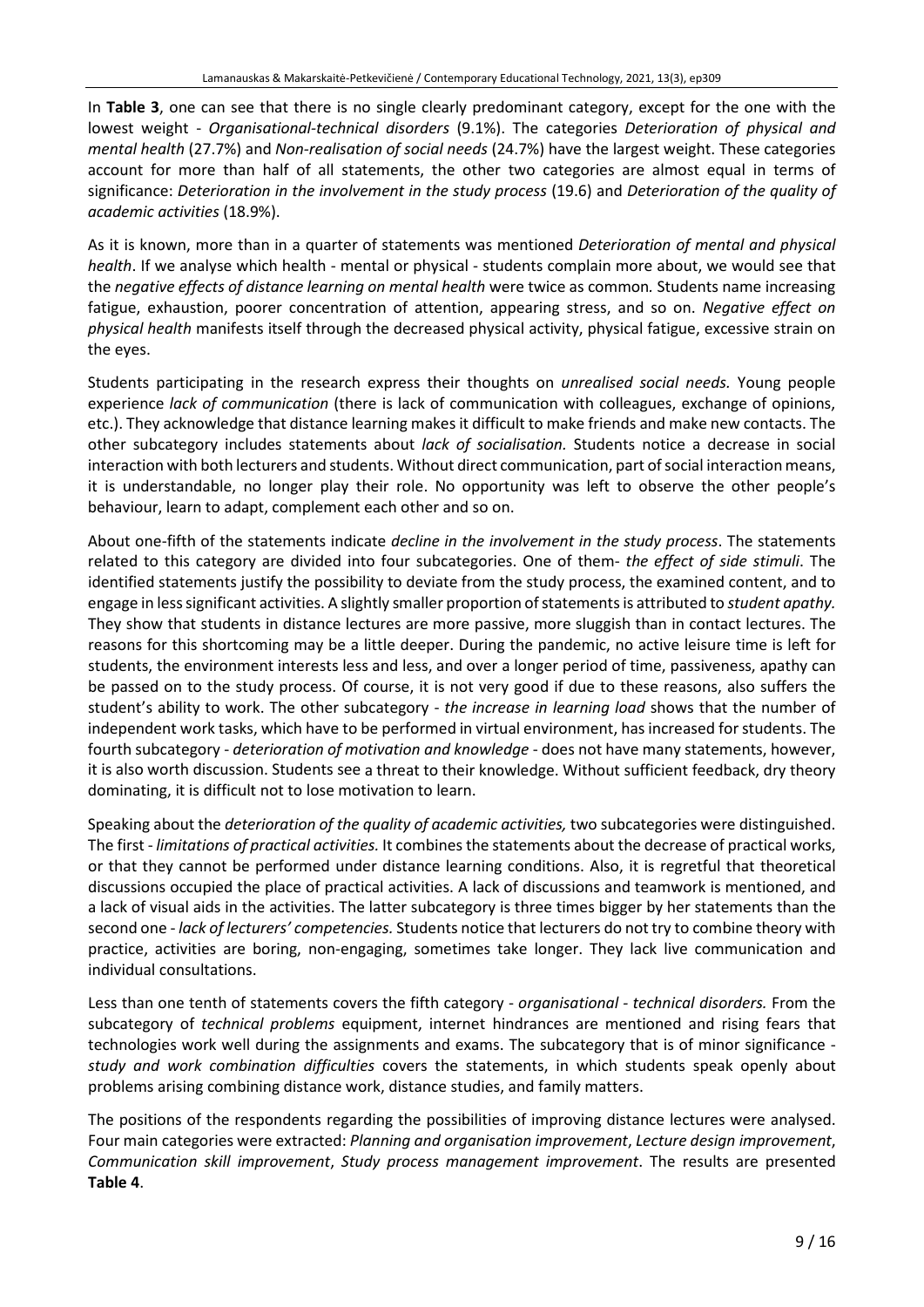|                          |                                                       | <b>Example 12 Contract Contract Component (Supposersing)</b> recommendations <sub>1</sub> , r (19) |          |
|--------------------------|-------------------------------------------------------|----------------------------------------------------------------------------------------------------|----------|
| Categories               | Subcategories                                         | Statements                                                                                         | N(%)     |
| Planning and             | Study content                                         | Record lessons and present to students                                                             | 15(9.3)  |
| organisation             | optimisation                                          | Theoretical material can also be presented in videos that can be viewed                            | 14 (8.6) |
| improvement              | 36 (22.1)                                             | independently                                                                                      |          |
| 50 (30.7)                |                                                       | Part of the study material (theory) could be presented earlier, and analysed                       | 5(3.1)   |
|                          |                                                       | during the lectures                                                                                |          |
|                          |                                                       | More flexibly adapt study tasks for distance learning                                              | 2(1.2)   |
|                          |                                                       | Searching for harmony Organise not only theoretical but also practical parts in distance learning  | 6(3.7)   |
|                          | of study methods                                      | Combine distance lectures with regular ones                                                        | 3(1.8)   |
|                          | 9 (5.5)                                               |                                                                                                    |          |
|                          | Searching for theory                                  | Think about, reconcile the presentation of theoretical material and practical                      | 3(1.8)   |
|                          | 5(3.1)                                                | and practice harmony tasks to get the right balance                                                |          |
|                          |                                                       | Look through the lecture content and tasks, adapt them to better meet the                          | 2(1.2)   |
|                          |                                                       | specifics of distance lectures                                                                     |          |
| Study process            | Organization                                          | There should be not more than 4 lectures a day, as constant work at the                            | 10(6.1)  |
| management               | improvement                                           | computer is very frustrating                                                                       |          |
| improvement              | 37 (22.7)                                             | Shorten direct contact hours, so you don't have to sit long at a computer screen                   | 8(4.9)   |
| 43 (26.4)                |                                                       | Devote more time for individual - independent student work                                         | 8(4.9)   |
|                          |                                                       | Longer breaks are necessary between lectures                                                       | 6(3.7)   |
|                          |                                                       | Lectures must last the specified time and have breaks                                              | 5(3.1)   |
|                          |                                                       | More purposefully plan the time of the lectures                                                    | 2(1.2)   |
|                          | Increasing the                                        | Lecturers should be able to better use programmes, to take advantage of more                       | 4(2.5)   |
|                          | responsibility of                                     | virtual opportunities                                                                              |          |
|                          | academic staff                                        | Strengthen student discipline                                                                      | 1(0.6)   |
|                          | 5(3.1)                                                |                                                                                                    |          |
|                          | <b>Ensuring internet</b>                              | Ensure better internet connection for lecturers and students                                       | 1(0.6)   |
|                          | connection                                            |                                                                                                    |          |
|                          | 1(0.6)                                                |                                                                                                    |          |
| Lecture design           | Ensuring the diversity                                | More practical tasks/ try to integrate more practical activities                                   | 8(4.9)   |
| improvement              | of methods and                                        | More group/teamwork                                                                                | 6(3.7)   |
| 35 (21.5)                | activities                                            | Lectures must be in an attractive format and form                                                  | 5(3.1)   |
|                          | 20 (12.3)                                             | Apply active teaching methods                                                                      | 1(0.6)   |
|                          | Increasing the<br>technology /                        | Include more smart technologies, various apps                                                      | 5(3.1)   |
|                          |                                                       | Find alternative programmes, which "would enliven" distance lectures                               | 4(2.5)   |
|                          | visualisation of the                                  | Include in lectures documentaries, educational, etc. film screenings (according to                 | 4(2.5)   |
|                          | lecture process<br>15 (9.2)                           | the studied specialty)                                                                             |          |
|                          |                                                       | There could be some virtual trips (museums, virtual meetings).                                     | 1(0.6)   |
|                          |                                                       | Use other platforms to diversify lecture content                                                   | 1(0.6)   |
|                          | Communication Communication and                       | Make possibilities for students to collaborate with each other                                     | 11(6.7)  |
| skill                    | collaboration                                         | Strengthen student communication and collaboration                                                 | 3(1.8)   |
| improvement<br>33 (20.2) | encouragement<br>17 (10.4)                            | Build a closer relationship with students, by providing more frequent feedback                     | 3(1.8)   |
|                          | Promoting student<br>involvement/activity<br>16 (9.8) | Give lectures to smaller groups of students so that everyone can speak and be<br>heard             | 7(4.3)   |
|                          |                                                       | More discussions, encourage discussions among participants                                         | 6(3.7)   |
|                          |                                                       | Provide opportunity for all students to speak during seminars                                      | 3(1.8)   |

**Table 4.** Online lecture improvement (suggestions, recommendations) *N* (%)

*Note*: Totally 163 semantic units were extracted

As can be seen in **Table 4**, more than half of the weight is given to categories *Planning and organisation improvement* (30.7%) and *Study process management and improvement* (26.5%). The other two categories *Lecture design improvement* (21.5%) and *Communication skill improvement* (20.2%) are slightly inferior, however of a similar value between themselves.

*The most significant category in Planning and organisation improvement is Study content optimization*. It accounted for as much as one-fifth of all statements received in this regard. Students provide valuable advice. They would like all the lectures to be recorded and submitted recordings to be reviewed independently or obtained before practical activities to get acquainted so that the content can be analysed and discussed during activities. It has to be said that these are quite rational proposals. This is the principle of "blended" teaching, when a student studies the theoretical part independently, and then a discussion is organised to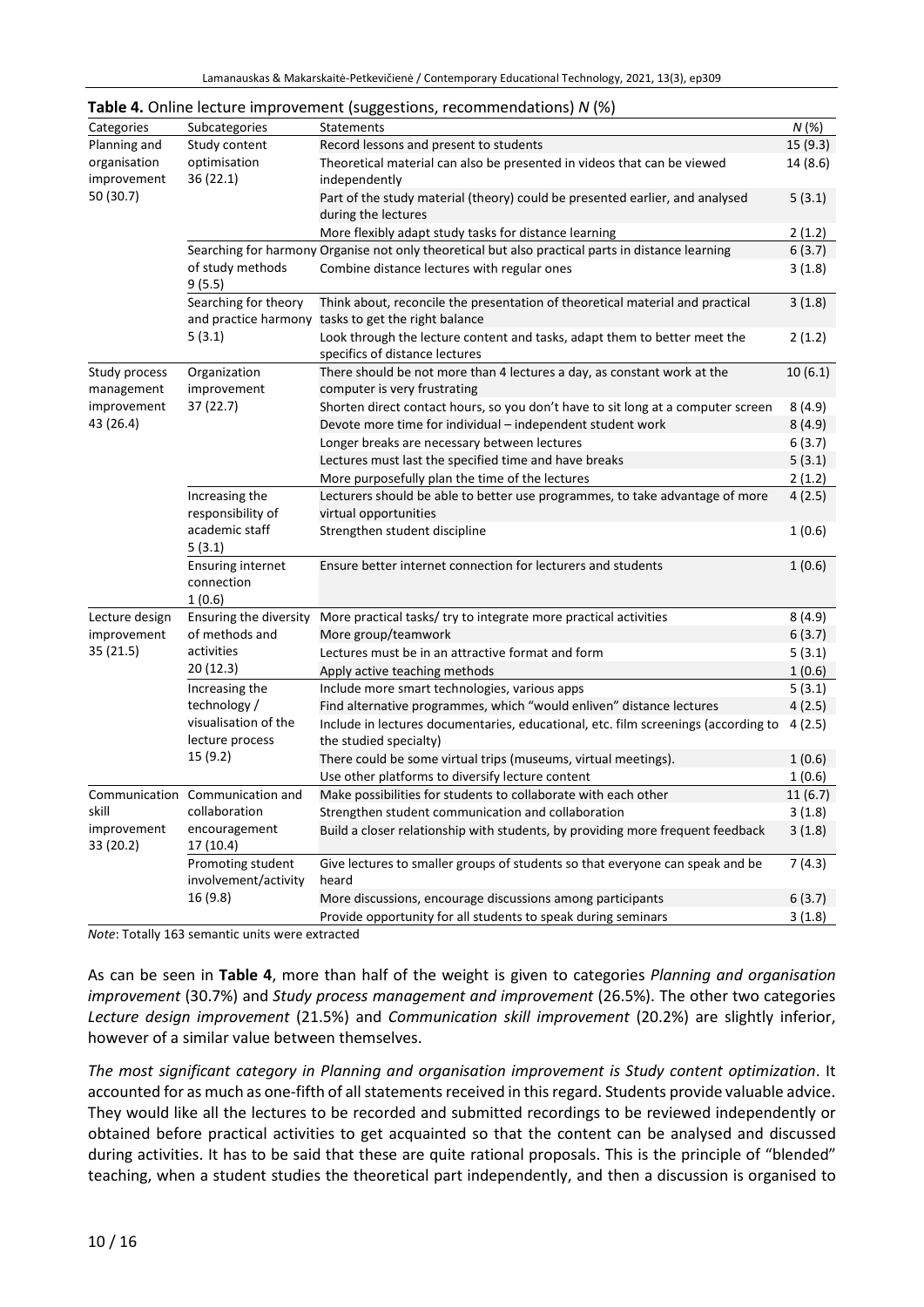discuss the theoretical material, to establish the most important things. In addition, students would like tasks for distance learning to be more flexibly adapted.

Some of the statements fell into small subcategories *Searching for the harmony of study methods* and *Searching for the harmony of theory and practice*. In the first case, it is recommended to pay more attention to the practical part of the study subjects, and it is desired that the distance lectures be combined with the usual ones(though it was not possible under quarantine conditions). In the second case, more optimal theory and practical part balance is desired, suitable tasks prepared for distance learning.

A quarter of the valuable recommendations are combined into the *Study process management improvement*. This category has a particularly significant subcategory Organisation improvement, where students' suggestions are assigned for making a schedule because according to them, it is very difficult to sit at the computer screen for 8 hours. It is proposed to review study programmes and, if possible, to increase the number of independent work hours. *By increasing the responsibility of academic staff*, students recommend taking responsibility for student discipline strengthening and suggest improving the ability to use various apps.

The category *Lecture design improvement* consists of two subcategories. The first, *Ensuring the diversity of methods and activities* highlights the students' desire to have more group/ teamwork and practical activities. So, it would be possible to ensure synergy between theory and practice. In addition, a more interesting, more inclusive lecture format based on active teaching/learning methods is expected. The statements included in the second category responded to the *Increase in the lecture process technologization /visualisation.* Students offer to use the possibilities of various platforms in the lectures, to use more digital apps, virtual trips to the discussed objects, and to make use of the video material for lecture content diversity.

One-fifth of the statements fell into *Communication skill strengthening* category. Two roughly equal categories were distinguished here. The first is - *Communication and collaboration encouragement.* Students recommend creating opportunities for them to communicate and collaborate during sessions, to build a closer relationship between the lecturer and the student, even though by providing him/her with more frequent feedback. The second one - *Promoting student engagement/activity* includes statements about discussions, lectures for smaller groups of students, where they would have more opportunities to speak, express opinions and so on.

### **DISCUSSION**

The aim of the research was to find out what advantages and disadvantages are seen by university students, as well asto reveal probable similarities between regular and distance lectures. Also, it wassought to analyse distance lecture improvement possibilities. This is especially important in the planning, organisation, and management aspects of the study process. It is important not to forget that the research study was conducted during COVID-19 pandemic, in other words, the students having participated in the study, studied normally, but during the pandemic virtually the entire study process moved to electronic space i.e., at the same time it became online learning and distance learning. Distance learning can be considered as an integral field of two sciences - pedagogy and informatics. Therefore, the functions of distance learning can be relatively divided into two groups - pedagogical (didactic) and technological.

Analysing the advantages of distance lectures, it is obvious that the category with the greatest weight was "The convenience of studying" (58.1%). This is not an unexpected result because it is a common advantage of distance studies. With the rapid change of ICT, the study process is also changing rapidly. Researchers notice that technological lifestyle is a self-evident reality, in which information and its management are not only the dominant value, but also an important need of the present man (Melnikovas, 2017). Not only nowadays, but in future as well, ICT have to be attractive forthe students, comfortable to see forthe teachers and lecturers. In addition, it should be specially made for teaching/learning purposes. Selection process problem, in didactics respect, will get more acute, because market (producers`) pressure on education system will, undoubtedly, increase (Lamanauskas, 2013). As Čiarnienė et al. (2012) noted although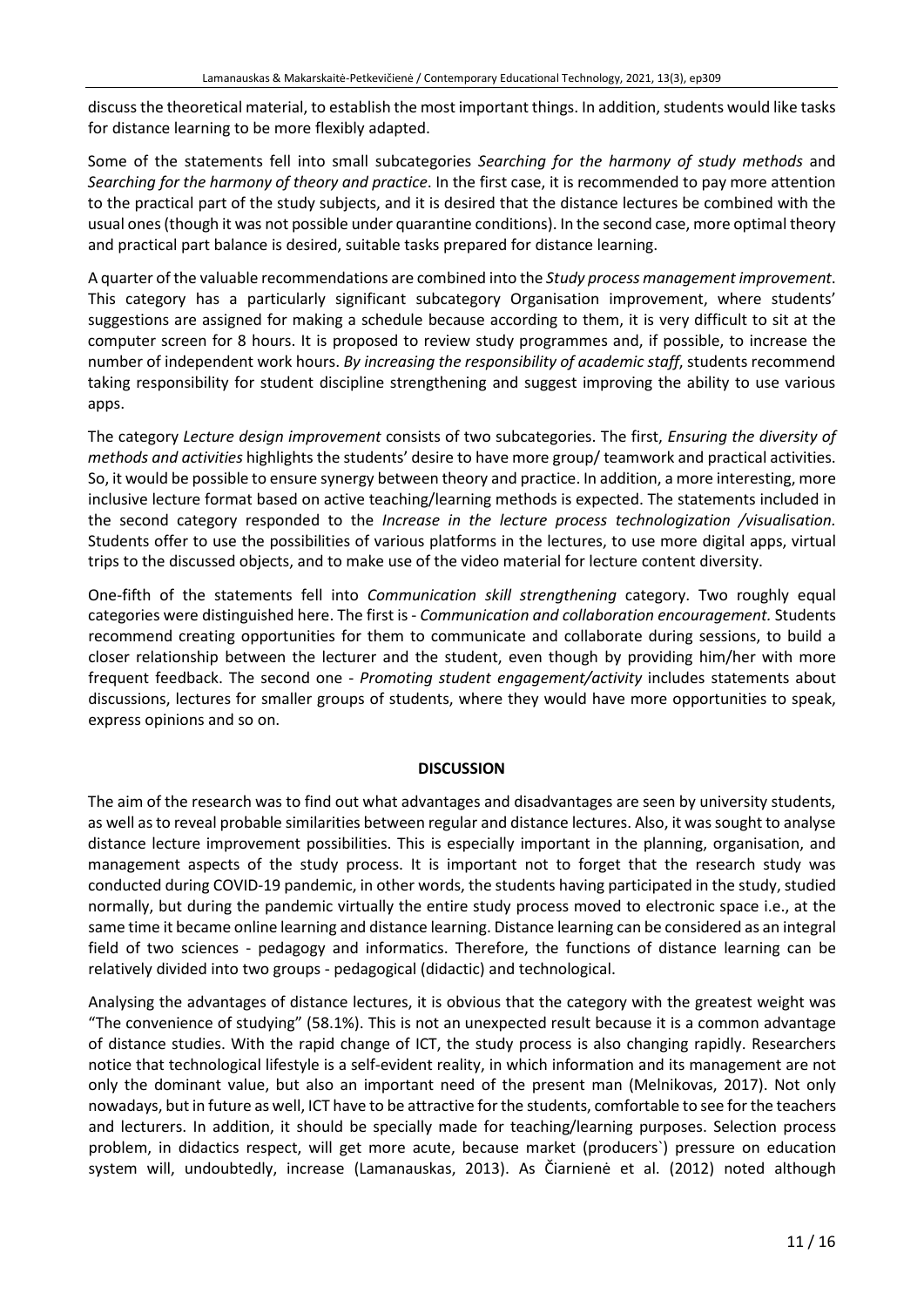computerised and distance teaching networks have been created in Lithuania, distance learning courses are being created, students still do not sufficiently use the opportunities and peculiarities of IT and distance learning. However, as it was already mentioned, in the conditions of pandemic, the need of distance learning has increased to the maximum. The research results allow stating that the convenience of studying students treat as a possibility to combine work and studies, as well as combining participation in the lectures with individual needs. This confirms the results of the previous conducted research in Lithuania, stating that online learning is very suitable for working students as a possibility to combine work and studies (Tankelevičienė & Turskienė, 2003). The research studies conducted by other researchers during the pandemic also highlight such advantages as flexibility, accessibility, and comfort (Mukhtar et al., 2020). A perfectly understandable argument for financial saving. This confirms the statements of the previous research that the overall costs of distance education are actually lower than those of traditional education (Oliveira et al., 2018), such format allows saving finances or even make possibilities to study for those, who wouldn't be able to do this due to financial reasons (Brown, 2017; Sadeghi, 2019). The obtained results practically confirm the results of the previous research studies conducted in Lithuania that reducing students' transport costs, possibility to multitask, concentration, not absent mindedness, constructive communication with peers, quality consultations are relevant (Vilkonis et al., 2014). Also, the results of the study fully correlate with the latest study of the same format conducted in Romania, where the main advantages were found to be time-saving, comfort, and money-saving (Manea et al., 2021)*.*

Analysing the shortcomings of distance lectures one can see that basically they are twofold. One distinguished category reflects physical and mental health deterioration (27.7%), the other the nonrealisation of social needs (24.7%). Basically, this correlates with general negative things about the use of ICT, such as long time working on computer, low physical activity, fatigue and even computer addiction. This is also confirmed by the results of the previous studies stating that the excessive use may lead to addiction (Lamanauskas et al., 2017). The obtained results also highlight shortcomings as reduced involvement in the study process, deterioration of motivation and knowledge, and finally deterioration of the quality of academic activities in general. Essentially, similar deficiencies are also revealed by Mukhtar et al. (2020) research, revealing such fundamental shortcomings as inefficiency and difficulty in maintaining academic integrity. Once again it is important to emphasize that not only online teaching (learning), but also distance learning is analysed. In 2009, a research in Australia was conducted with students from remote locations around the country who had studied at an Australian university between 2003 through 2007. The research revealed such essential shortcomings as feeling isolated, missing face-to-face contact with staff, and lacking confidence in managing the technology associated with study (Owens et al., 2009). Sadeghi (2019) research showed that students studying alone may feel isolated, and also miss the social physical interaction.

It is obvious that distance learning (distance lectures in this case) has to be improved seeking maximum efficiency and study quality. The conducted research showed that the main focusshould be on improving the planning and organisation of the study process as well on improving lecture design. Various previous studies emphasize that lecturers should prepare better teaching material with higher prospects of success (Dzakiria, 2004). Based on the research results, it can be unequivocally stated that students need various support while learning including physical resources and lecturer support. This reaffirms Pratt's (2015) position that there are indeed many areas, where serious improvements could be made.

However, distance learning should be seen in another aspect - according to the changing roles of the student and the lecturer in the learning process. Here, as in organising contact process, it is possible to distinguish the same three prevailing paradigms - teaching, learning, self-directed learning.

The study has some limitations. First of all, a qualitative, limited study was conducted. Research parameters are not analysed in terms of gender, field of study and direction. In order to better understand the situation, university lecturer position research would be useful. It is obvious that the responsibility and the role of a distance learning lecturer in the development of teaching materials and performing the tasks of a particular course has significantly increased (Miščenko, 2014). On the other hand, the majority of the respondents consisted of the social sciences study programmes, i.e., future teachers. The study did not cover students of natural sciences, technologies, mathematics study programmes. Despite these limitations, the study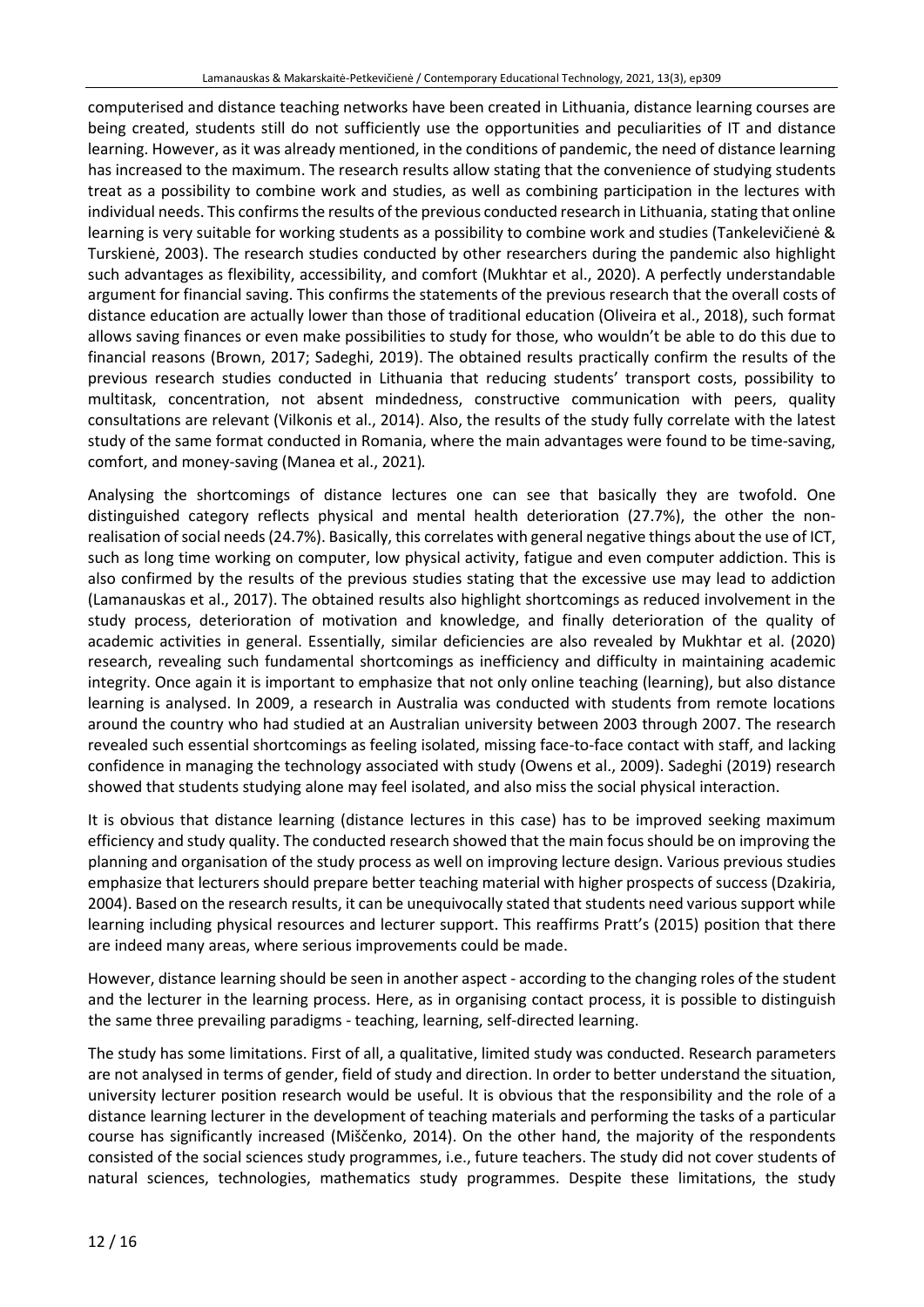revealed the obvious advantages and disadvantages of distance learning and the possibilities to improve university study process performed in an online and/or distance format. The research results are most extrapolated in the field of social sciences. The acquired knowledge enables the lecturers to choose and combine teaching methods, forms, tools and methods in a more meaningful way, to constantly monitor and respect the individual differences and needs of students in distance learning. In further research it would be rational to combine quantitative with qualitative research methods, which contribute to gaining a more complete insight into the researched area.

As mentioned earlier, the focus was on content delivery, so systematic, attractive and adaptive content was not a priority. The essential thing was to ensure the continuation of the study process. Distance teaching/learning that started during the pandemic greatly accelerated the development of lecturers' ICT skills, and universities rapidly began to implement special tools to improve the quality of distance learning. In order to ensure the effectiveness of distance learning, both students and teachers need appropriate training on how to facilitate the study process through the use of various ICTs (Nsengimana et al., 2021).

### **CONCLUSIONS AND IMPLICATIONS**

Based on the results of the research, it can be stated that distance lectures have obvious advantages. Convenience of studying has been highlighted as a key advantage because students have better possibilities to combine studies with work and personal needs; also, distance learning has led to financial savings, which is always relevant for students. Students value the flexibility of the studies i.e., notice lecturers' work and efforts ensuring the smoothness of the study process. They appreciate that the content of distance lectures is recorded and available to them at any time. Satisfaction with the studies is associated with the comfort of studying: a comfortable home environment, reduction of fear and stress and improving achievements. It can be said that transition to distance learning has opened new opportunities to improve general and didactic abilities, technological literacy.

Undoubtedly, certain shortcomings of distance lectures have been highlighted. It turned out that students feel the deterioration of physical and mental health, the negative effects of distance lectures on mental health are noticeable; spending a lot of time at computer screens, of course, also worsens physical health. Distance learning has deprived students of the opportunity to realise their social needs - students feel a lack of communication, have no possibilities to socialise, or these are very poor. On the other hand, students' involvement in the study process deteriorates, as the learning load increases, at the same time knowledge deteriorates, motivation decreases, apathy appears. A negative consequence is evident, i.e., the quality of academic activities deteriorates, which is primarily manifested through practical barriers, prevailing theoretical activities, or lack of competence of lecturers in mastering the challenges of distance learning.

Seeking to *improve the quality of distance learning*, several aspects should be noted. This is firstly related to planning and organisation improvement. Better results could be achieved by optimising the study content, looking for a closer dialogue between study methods and coherence between theory and practice. Study process management improvement is seen as a second improvement direction. This could be done starting with the revision/changes of the study plan and ending with the creation of the lecture schedule, and the increase of the responsibility of the academic staff (improvement of competencies, strengthening of student discipline). A particularly significant aspect is lecture design improvement in a general sense. This is related to ensuring the diversity of methods and activities and increasing the visualisation of lectures. Equally important is the strengthening of communication skills, i.e., promoting communication and collaboration (although limited, but also possible through distance learning) and increasing student involvement in the study process.

The planning and organization of the study process should be more flexible and efficient, taking into account various possible situations. University lecturers should be encouraged to be more creative and learn more advanced teaching methods, to develop information technology management skills. In addition, they must be provided with ongoing methodological and technical assistance.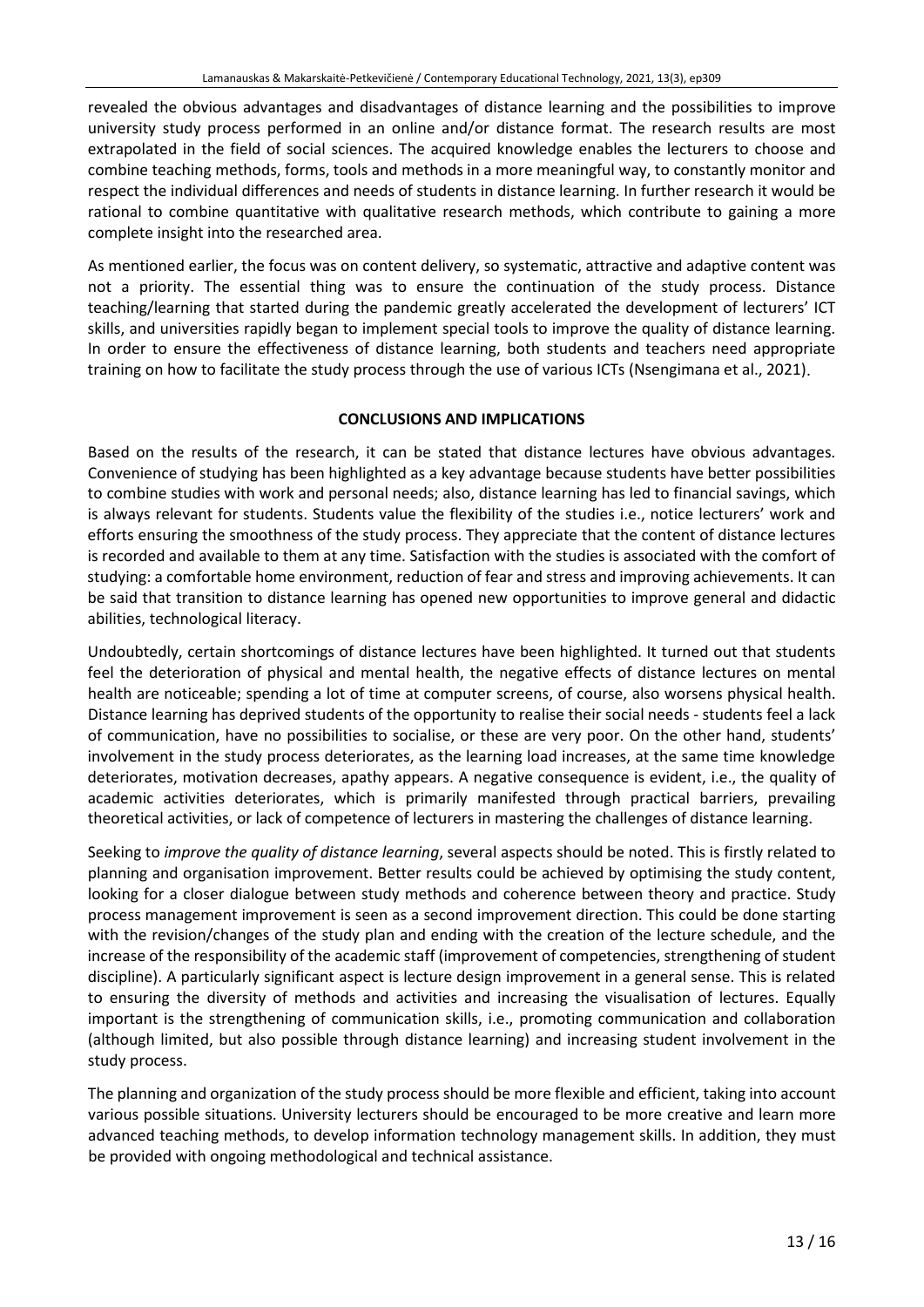**Author contributions:** All authors were involved in concept, design, collection of data, interpretation, writing, and critically revising the article. All authors approve final version of the article.

**Funding:** The authors received no financial support for the research and/or authorship of this article.

**Declaration of interest:** Authors declare no competing interest.

**Data availability:** Data generated or analysed during this study are available from the authors on request.

**Acknowledgements:** The authors would like to thank all students who participated in the research.

#### **REFERENCES**

- Atadjanov, H. (2020). Students' motivation and independent work of students in an online and blended learning environment. *Central Asian Problems of Modern Science and Education*, *1*, Article 8.
- Ballova Mikuškova, E., & Verešova, M. (2020). Distance education during COVID-19: The perspective of Slovak teachers. *Problems of Education in the 21st Century*, *78*(6), 884-906. <https://doi.org/10.33225/pec/20.78.884>
- Berkova, K., Boruvkova, J., Frendlovska, D., Krpalek, P., & Melas, D. (2020). Learning style preferences of university and college students. *Problems of Education in the 21st Century*, *78*(4), 486-499. <https://doi.org/10.33225/pec/20.78.486>
- Bitinas, B. (2002). *Pedagoginės diagnostikos pagrindai* [Basics of pedagogical diagnostics]. Vilniaus pedagoginio universiteto leidykla.
- Borisova, O. V., Vasbieva, D. G., Malykh, N. I., Vasnev, S. A., & Bírová, J. (2016). Problem of using innovative teaching methods for distance learning students. *International Electronic Journal of Mathematics Education*, *11*(5), 1175-1184.
- Brown, C. (2017). *Advantages and disadvantages of distance learning.* ezTalks. <https://www.eztalks.com/elearning/advantages-and-disadvantages-of-distance-learning.html>
- Brown, M., Hughes, H., Keppell, M., Hard, N., & Smith, L. (2015). Stories from students in their first semester of distance learning. *International Review of Research in Open and Distributed Learning*, *16*(4), 1-17. <https://doi.org/10.19173/irrodl.v16i4.1647>
- Čiarnienė, R., Vienažindienė, M., & Kumpikaitė, V. (2012). Informacinių technologijų taikymas studijų procese: palyginamoji analizė [Application of information technologies in the study process: Comparative analysis]. *Economics and Management*, *17*(4), 1552-1558. <https://doi.org/10.5755/j01.em.17.4.3028>
- Cohen, L., Manion, L., & Morrison, K. (2000). *Research methods in education*. Taylor & Francis Group, RoutledgeFalmer.
- Creswell, J. (1998). *Qualitative inquiry and research design: Choosing among five traditions*. Sage.
- Dzakiria, H., Razak, A. A., & Mohamed, A. H. (2004). Improving distance courses: Understanding teacher trainees and their learning styles for the design of teacher training courses and materials at a distance. *Turkish Online Journal of Distance Education-TOJDE*, *5*(1), 2-17. <https://dergipark.org.tr/en/pub/tojde/issue/16931/176752>
- Klapproth, F., Federkeil, L., Heinschke, F., & Jungmann, T. (2020). Teachers' experiences of stress and their coping strategies during COVID-19 induced distance teaching. *Journal of Pedagogical Research, 4*(4), 444-452. <https://doi.org/10.33902/JPR.2020062805>
- Konariovas, A. (2014). *Mokymosi proceso veiksmingumo didinimas taikant nuotolinio mokymo technologijas* [Development the effectiveness of the learning process applying the technologies of distance learning] (Master's Thesis). Kauno Technologijos Universitetas. <https://epubl.ktu.edu/object/elaba:2174781/>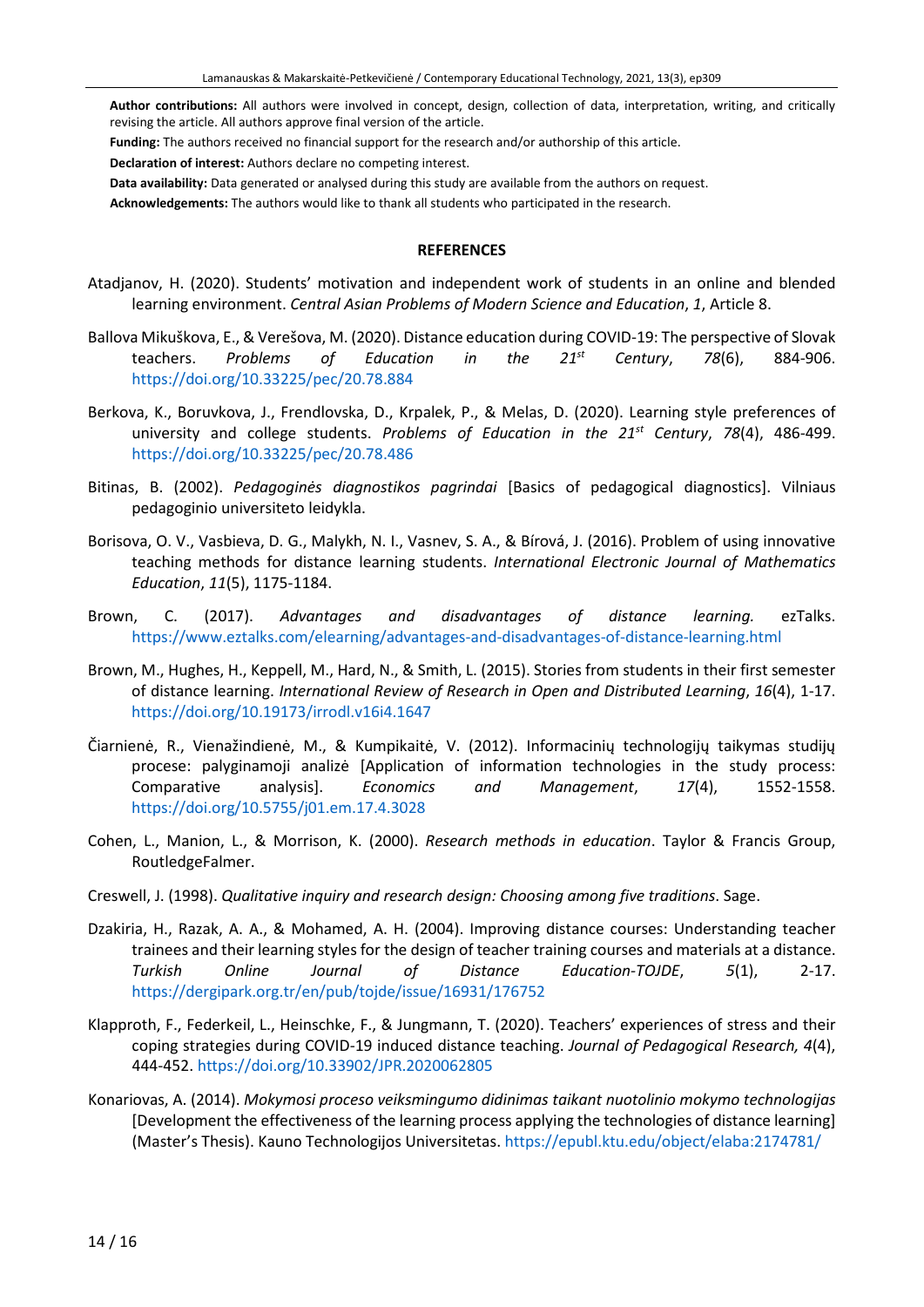- Lamanauskas, V. (2013). Information communication technologies, education quality and challenges for future. *Problems of Education in the 21st Century*, *56*, 5-7. <http://www.scientiasocialis.lt/pec/node/849>
- Lamanauskas, V., Iordache, D. D., & Pribeanu, C. (2017). Social influence and dependence in the Facebook use by Romanian and Lithuanian university students. *Problems of Education in the 21st Century*, *75*(4), 354-365. <https://doi.org/10.33225/pec/17.75.354>
- Leontyeva, I. A. (2018). Modern distance learning technologies in higher education: Introduction problems. *EURASIA Journal of Mathematics, Science and Technology Education*, *14*(10), Article em1578. <https://doi.org/10.29333/ejmste/92284>
- Louis-Jean, J., & Cenat, K. (2020). Beyond the face-to-face learning: A contextual analysis. *Pedagogical Research, 5*(4), em0077. <https://doi.org/10.29333/pr/8466>
- Manea, V. I., Macavei, T., & Pribeanu, C. (2021). Perceived benefits of online lectures during the pandemic: A case study in engineering education. *Pro Edu. International Journal of Educational Sciences*, *3*(4), 35- 41. <https://doi.org/10.26520/peijes.2021.4.3.35-41>
- Melnikovas, A. (2017). Nuotolinio mokymo funkcijų genezė technologinio ir edukacinio virsmo paradigmų kontekstuose [The genesis of distance education functions within the contextual conversion of technological and educational paradigms]. *Tiltai*, *1*, 113-126. <https://doi.org/10.15181/tbb.v76i1.1517>
- Merriam, S. B. (1998). *Qualitative research and case study applications in education*. Jossey-Bass Publishers.
- Miles, M. B., & Huberman, A. M. (1994). *Qualitative data analysis* (2nd Ed.). Sage Pub.
- Miščenko, O. (2014). Dėstytojo esminė svarba dėstant nuotoliniu būdu ir progresyvusis mokymo metodas, naudojant virtualiąją mokymo aplinką [The importance of a teacher in a distance education and the progressive methods of teaching in a virtual learning environment]. *SANTALKA: Filologija, Edukologija / COACTIVITY: Philology, Educology*, *22*(2), 97-104. <https://doi.org/10.3846/cpe.2014.010>
- Morse, J. M. (1994). Designing funded qualitative research. In Denizin, N. K. & Lincoln, Y. S., *Handbook of qualitative research* (2nd Ed). Sage.
- Mukhtar, K., Javed, K., Arooj, M., & Sethi, A. (2020). Advantages, limitations and reommendations for online learning during COVID-19 pandemic era. *Pakistan Journal of Medical Sciences*, *36*(COVID-19-S4), 27- 31. [https://doi.org/10.12669/pjms.36.COVID-19-S4.2785](https://doi.org/10.12669/pjms.36.COVID19-S4.2785)
- Navickienė, V., & Vainorytė, B. (2015). Lietuvos kolegijų nuotolinių studijų e. mokymosi formų ir priemonių analizė [Analysis of E-learning forms and aids of distance studies in Lithuanian colleges]. *Pedagogika*, *120*, 73-88. <https://doi.org/10.15823/p.2015.039>
- Neuman, W. L. (1997). *Social research methods: Qualitative and quantitative approaches* (3rd ed.). Allyn and Bacon.
- Nsengimana, T., Bazimaziki, G., Nyirahabimana, A., Mushimiyimana, J. B., Mutarutinya, V., Mugabo, L. R., & Nsengimana, V. (2021). Online Learning during COVID-19 pandemic in Rwanda: Experience of postgraduate students on language of instruction, mathematics and science education. *Contemporary Mathematics and Science Education, 2*(1), ep21009. <https://doi.org/10.30935/conmaths/10788>
- Oliveira, M. M. S., Penedo, A. S. T., & Pereira, V. S. (2018). Distance education: Advantages and disadvantages of the point of view of education and society. *Dialogia*, *29*, 139-152. <https://doi.org/10.5585/Dialogia.n29.7661>
- Owens, J., Hardcastle, L., & Richardson, B. (2009). Learning from a distance: The experience of remote students. *Journal of Distance Education*, *23*(3), 53-74. <http://hdl.handle.net/10536/DRO/DU:30021696>